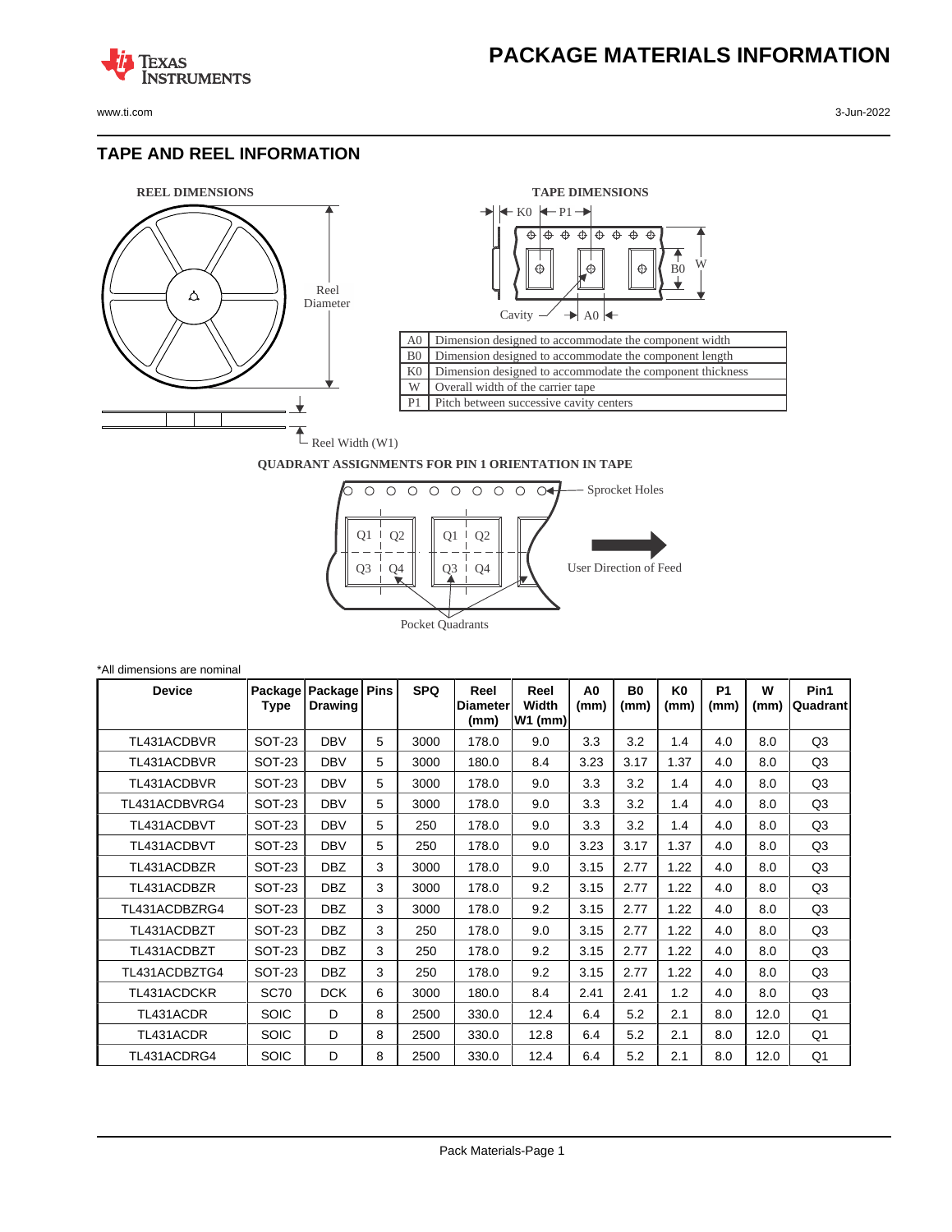

| <b>Device</b> | <b>Type</b>   | Package   Package   Pins<br><b>Drawing</b> |              | <b>SPQ</b> | Reel<br>Diameter | Reel<br>Width | A0<br>(mm) | <b>B0</b><br>(mm) | K0<br>(mm) | <b>P1</b><br>(mm) | W<br>(mm) | Pin1<br>Quadrant |
|---------------|---------------|--------------------------------------------|--------------|------------|------------------|---------------|------------|-------------------|------------|-------------------|-----------|------------------|
|               |               |                                            |              |            | (mm)             | $W1$ (mm)     |            |                   |            |                   |           |                  |
| TL431ACPK     | <b>SOT-89</b> | <b>PK</b>                                  | 3            | 1000       | 180.0            | 12.4          | 4.91       | 4.52              | 1.9        | 8.0               | 12.0      | Q3               |
| TL431ACPSR    | SO            | <b>PS</b>                                  | 8            | 2000       | 330.0            | 16.4          | 8.35       | 6.6               | 2.4        | 12.0              | 16.0      | Q <sub>1</sub>   |
| TL431ACPWR    | <b>TSSOP</b>  | PW                                         | 8            | 2000       | 330.0            | 12.4          | 7.0        | 3.6               | 1.6        | 8.0               | 12.0      | Q <sub>1</sub>   |
| TL431AIDBVR   | SOT-23        | <b>DBV</b>                                 | 5            | 3000       | 180.0            | 8.4           | 3.23       | 3.17              | 1.37       | 4.0               | 8.0       | Q3               |
| TL431AIDBVR   | SOT-23        | <b>DBV</b>                                 | 5            | 3000       | 178.0            | 9.0           | 3.3        | 3.2               | 1.4        | 4.0               | 8.0       | Q3               |
| TL431AIDBVR   | SOT-23        | <b>DBV</b>                                 | 5            | 3000       | 178.0            | 9.0           | 3.23       | 3.17              | 1.37       | 4.0               | 8.0       | Q <sub>3</sub>   |
| TL431AIDBVRG4 | SOT-23        | <b>DBV</b>                                 | 5            | 3000       | 178.0            | 9.0           | 3.23       | 3.17              | 1.37       | 4.0               | 8.0       | Q3               |
| TL431AIDBVT   | <b>SOT-23</b> | <b>DBV</b>                                 | 5            | 250        | 178.0            | 9.0           | 3.23       | 3.17              | 1.37       | 4.0               | 8.0       | Q3               |
| TL431AIDBVT   | SOT-23        | <b>DBV</b>                                 | 5            | 250        | 178.0            | 9.0           | 3.3        | 3.2               | 1.4        | 4.0               | 8.0       | Q3               |
| TL431AIDBVTG4 | SOT-23        | <b>DBV</b>                                 | 5            | 250        | 178.0            | 9.0           | 3.23       | 3.17              | 1.37       | 4.0               | 8.0       | Q <sub>3</sub>   |
| TL431AIDBZR   | SOT-23        | <b>DBZ</b>                                 | 3            | 3000       | 178.0            | 9.0           | 3.15       | 2.77              | 1.22       | 4.0               | 8.0       | Q3               |
| TL431AIDBZR   | SOT-23        | <b>DBZ</b>                                 | 3            | 3000       | 178.0            | 9.2           | 3.15       | 2.77              | 1.22       | 4.0               | 8.0       | Q3               |
| TL431AIDBZRG4 | SOT-23        | <b>DBZ</b>                                 | 3            | 3000       | 178.0            | 9.2           | 3.15       | 2.77              | 1.22       | 4.0               | 8.0       | Q <sub>3</sub>   |
| TL431AIDBZT   | <b>SOT-23</b> | <b>DBZ</b>                                 | 3            | 250        | 178.0            | 9.2           | 3.15       | 2.77              | 1.22       | 4.0               | 8.0       | Q <sub>3</sub>   |
| TL431AIDBZT   | <b>SOT-23</b> | <b>DBZ</b>                                 | 3            | 250        | 178.0            | 9.0           | 3.15       | 2.77              | 1.22       | 4.0               | 8.0       | Q3               |
| TL431AIDBZTG4 | <b>SOT-23</b> | <b>DBZ</b>                                 | 3            | 250        | 178.0            | 9.2           | 3.15       | 2.77              | 1.22       | 4.0               | 8.0       | Q3               |
| TL431AIDCKR   | <b>SC70</b>   | <b>DCK</b>                                 | 6            | 3000       | 179.0            | 8.4           | $2.2\,$    | 2.5               | 1.2        | 4.0               | 8.0       | Q3               |
| TL431AIDCKT   | <b>SC70</b>   | <b>DCK</b>                                 | 6            | 250        | 179.0            | 8.4           | $2.2\,$    | 2.5               | 1.2        | 4.0               | 8.0       | Q <sub>3</sub>   |
| TL431AIDR     | SOIC          | D                                          | 8            | 2500       | 330.0            | 12.4          | 6.4        | 5.2               | 2.1        | 8.0               | 12.0      | Q <sub>1</sub>   |
| TL431AIDR     | SOIC          | D                                          | 8            | 2500       | 330.0            | 12.8          | 6.4        | 5.2               | 2.1        | 8.0               | 12.0      | Q1               |
| TL431AIDRG4   | SOIC          | D                                          | 8            | 2500       | 330.0            | 12.4          | 6.4        | 5.2               | 2.1        | 8.0               | 12.0      | Q <sub>1</sub>   |
| TL431AIPK     | <b>SOT-89</b> | <b>PK</b>                                  | 3            | 1000       | 180.0            | 12.4          | 4.91       | 4.52              | 1.9        | 8.0               | 12.0      | Q <sub>3</sub>   |
| TL431AQDBVR   | SOT-23        | <b>DBV</b>                                 | 5            | 3000       | 178.0            | 9.0           | 3.3        | 3.2               | 1.4        | 4.0               | 8.0       | Q3               |
| TL431AQDBVR   | SOT-23        | <b>DBV</b>                                 | 5            | 3000       | 178.0            | 9.0           | 3.23       | 3.17              | 1.37       | 4.0               | 8.0       | Q3               |
| TL431AQDBVT   | SOT-23        | <b>DBV</b>                                 | 5            | 250        | 178.0            | 9.0           | 3.3        | 3.2               | 1.4        | 4.0               | 8.0       | Q3               |
| TL431AQDBVT   | SOT-23        | <b>DBV</b>                                 | 5            | 250        | 178.0            | 9.0           | 3.3        | 3.2               | 1.4        | 4.0               | 8.0       | Q <sub>3</sub>   |
| TL431AQDBZR   | SOT-23        | <b>DBZ</b>                                 | 3            | 3000       | 178.0            | 9.0           | 3.15       | 2.77              | 1.22       | 4.0               | 8.0       | Q3               |
| TL431AQDBZR   | SOT-23        | DBZ                                        | 3            | 3000       | 180.0            | 8.4           | 3.15       | 2.77              | 1.22       | 4.0               | 8.0       | Q3               |
| TL431AQDBZRG4 | SOT-23        | <b>DBZ</b>                                 | 3            | 3000       | 180.0            | 8.4           | 3.15       | 2.77              | 1.22       | 4.0               | 8.0       | Q3               |
| TL431AQDBZT   | SOT-23        | <b>DBZ</b>                                 | 3            | 250        | 178.0            | 9.0           | 3.15       | 2.77              | 1.22       | 4.0               | 8.0       | Q <sub>3</sub>   |
| TL431AQDBZT   | SOT-23        | DBZ                                        | $\mathbf{3}$ | 250        | 180.0            | 8.4           | 3.15       | 2.77              | 1.22       | 4.0               | 8.0       | Q3               |
| TL431AQDBZTG4 | SOT-23        | <b>DBZ</b>                                 | 3            | 250        | 180.0            | 8.4           | 3.15       | 2.77              | 1.22       | 4.0               | 8.0       | Q3               |
| TL431AQDCKR   | SC70          | <b>DCK</b>                                 | 6            | 3000       | 179.0            | 8.4           | 2.2        | 2.5               | 1.2        | 4.0               | 8.0       | Q3               |
| TL431AQDCKT   | <b>SC70</b>   | <b>DCK</b>                                 | 6            | 250        | 179.0            | 8.4           | 2.2        | 2.5               | 1.2        | 4.0               | 8.0       | Q3               |
| TL431AQPK     | SOT-89        | PK                                         | 3            | 1000       | 180.0            | 12.4          | 4.91       | 4.52              | 1.9        | 8.0               | 12.0      | Q3               |
| TL431BCDBVR   | <b>SOT-23</b> | DBV                                        | 5            | 3000       | 178.0            | 9.0           | 3.23       | 3.17              | 1.37       | 4.0               | 8.0       | Q3               |
| TL431BCDBVR   | <b>SOT-23</b> | DBV                                        | 5            | 3000       | 178.0            | 9.0           | 3.3        | 3.2               | 1.4        | 4.0               | 8.0       | Q3               |
| TL431BCDBVT   | SOT-23        | DBV                                        | 5            | 250        | 178.0            | 9.0           | 3.3        | 3.2               | 1.4        | 4.0               | 8.0       | Q3               |
| TL431BCDBVT   | SOT-23        | <b>DBV</b>                                 | 5            | 250        | 178.0            | 9.0           | 3.23       | 3.17              | 1.37       | 4.0               | 8.0       | Q3               |
| TL431BCDBVTG4 | SOT-23        | DBV                                        | 5            | 250        | 178.0            | 9.0           | 3.23       | 3.17              | 1.37       | 4.0               | 8.0       | Q3               |
| TL431BCDBZR   | SOT-23        | DBZ                                        | 3            | 3000       | 178.0            | 9.0           | 3.15       | 2.77              | 1.22       | 4.0               | 8.0       | Q3               |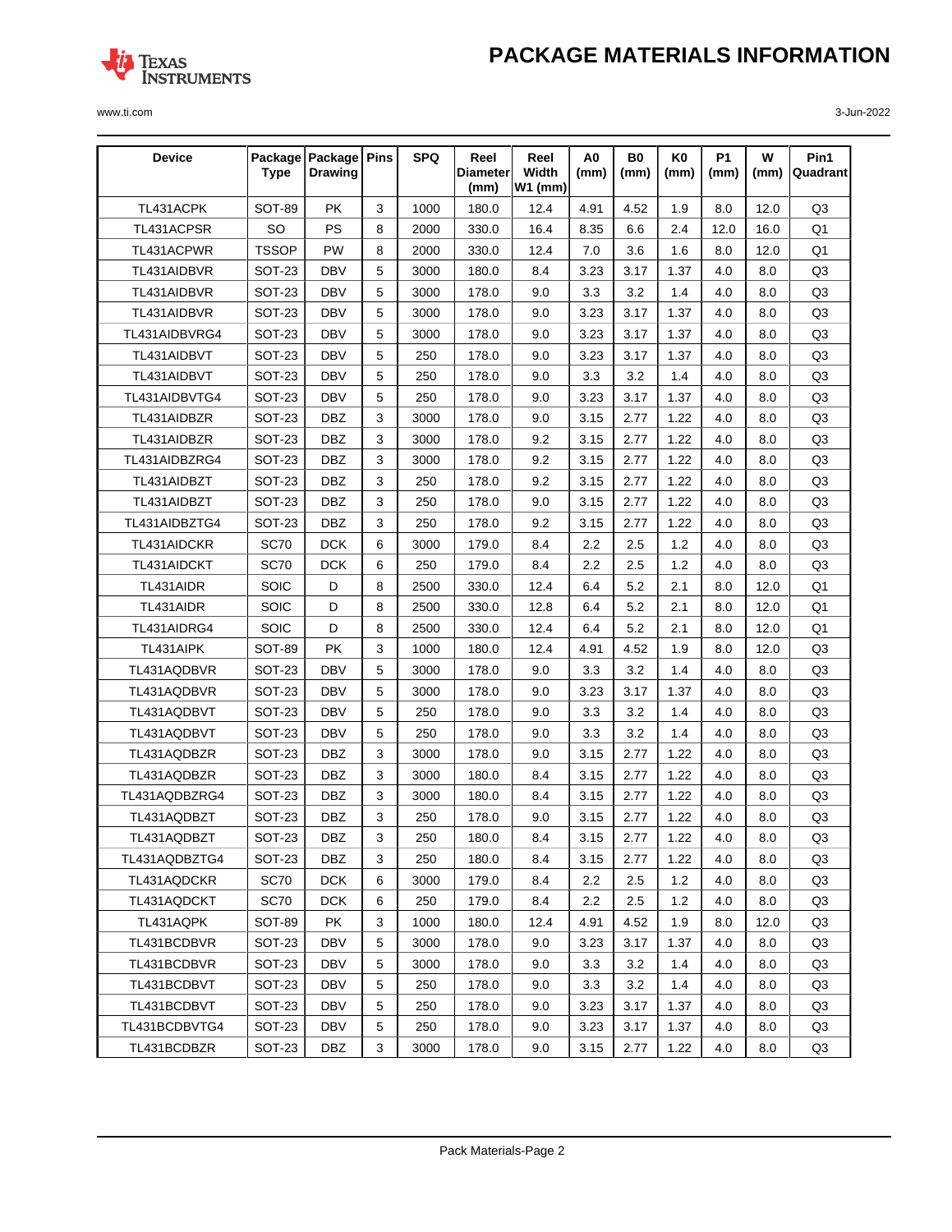

| <b>Device</b> | <b>Type</b>   | Package   Package   Pins<br><b>Drawing</b> |   | <b>SPQ</b> | Reel<br>Diameterl<br>(mm) | Reel<br>Width<br><b>W1 (mm)</b> | A <sub>0</sub><br>(mm) | B0<br>(mm) | K <sub>0</sub><br>(mm) | <b>P1</b><br>(mm) | W<br>(mm) | Pin1<br>Quadrant |
|---------------|---------------|--------------------------------------------|---|------------|---------------------------|---------------------------------|------------------------|------------|------------------------|-------------------|-----------|------------------|
| TL431BCDBZR   | <b>SOT-23</b> | <b>DBZ</b>                                 | 3 | 3000       | 178.0                     | 9.2                             | 3.15                   | 2.77       | 1.22                   | 4.0               | 8.0       | Q <sub>3</sub>   |
| TL431BCDBZRG4 | <b>SOT-23</b> | <b>DBZ</b>                                 | 3 | 3000       | 178.0                     | 9.2                             | 3.15                   | 2.77       | 1.22                   | 4.0               | 8.0       | Q <sub>3</sub>   |
| TL431BCDBZT   | SOT-23        | <b>DBZ</b>                                 | 3 | 250        | 178.0                     | 9.2                             | 3.15                   | 2.77       | 1.22                   | 4.0               | 8.0       | Q <sub>3</sub>   |
| TL431BCDBZT   | <b>SOT-23</b> | <b>DBZ</b>                                 | 3 | 250        | 178.0                     | 9.0                             | 3.15                   | 2.77       | 1.22                   | 4.0               | 8.0       | Q <sub>3</sub>   |
| TL431BCDBZTG4 | <b>SOT-23</b> | <b>DBZ</b>                                 | 3 | 250        | 178.0                     | 9.2                             | 3.15                   | 2.77       | 1.22                   | 4.0               | 8.0       | Q3               |
| TL431BCDCKR   | <b>SC70</b>   | <b>DCK</b>                                 | 6 | 3000       | 179.0                     | 8.4                             | 2.2                    | 2.5        | 1.2                    | 4.0               | 8.0       | Q <sub>3</sub>   |
| TL431BCDCKT   | <b>SC70</b>   | <b>DCK</b>                                 | 6 | 250        | 179.0                     | 8.4                             | 2.2                    | 2.5        | 1.2                    | 4.0               | 8.0       | Q <sub>3</sub>   |
| TL431BCDR     | SOIC          | D                                          | 8 | 2500       | 330.0                     | 12.4                            | 6.4                    | 5.2        | 2.1                    | 8.0               | 12.0      | Q <sub>1</sub>   |
| TL431BCPK     | <b>SOT-89</b> | <b>PK</b>                                  | 3 | 1000       | 180.0                     | 12.4                            | 4.91                   | 4.52       | 1.9                    | 8.0               | 12.0      | Q <sub>3</sub>   |
| TL431BCPSR    | SO            | PS                                         | 8 | 2000       | 330.0                     | 16.4                            | 8.35                   | 6.6        | 2.4                    | 12.0              | 16.0      | Q <sub>1</sub>   |
| TL431BCPWR    | <b>TSSOP</b>  | <b>PW</b>                                  | 8 | 2000       | 330.0                     | 12.4                            | 7.0                    | 3.6        | 1.6                    | 8.0               | 12.0      | Q1               |
| TL431BIDBVR   | SOT-23        | <b>DBV</b>                                 | 5 | 3000       | 178.0                     | 9.0                             | 3.3                    | 3.2        | 1.4                    | 4.0               | 8.0       | Q <sub>3</sub>   |
| TL431BIDBVR   | SOT-23        | <b>DBV</b>                                 | 5 | 3000       | 178.0                     | 9.0                             | 3.23                   | 3.17       | 1.37                   | 4.0               | 8.0       | Q3               |
| TL431BIDBVT   | <b>SOT-23</b> | <b>DBV</b>                                 | 5 | 250        | 178.0                     | 9.0                             | 3.3                    | 3.2        | 1.4                    | 4.0               | 8.0       | Q <sub>3</sub>   |
| TL431BIDBVT   | <b>SOT-23</b> | <b>DBV</b>                                 | 5 | 250        | 178.0                     | 9.0                             | 3.23                   | 3.17       | 1.37                   | 4.0               | 8.0       | Q <sub>3</sub>   |
| TL431BIDBVTG4 | <b>SOT-23</b> | <b>DBV</b>                                 | 5 | 250        | 178.0                     | 9.0                             | 3.23                   | 3.17       | 1.37                   | 4.0               | 8.0       | Q <sub>3</sub>   |
| TL431BIDBZR   | <b>SOT-23</b> | <b>DBZ</b>                                 | 3 | 3000       | 178.0                     | 9.2                             | 3.15                   | 2.77       | 1.22                   | 4.0               | 8.0       | Q <sub>3</sub>   |
| TL431BIDBZR   | <b>SOT-23</b> | <b>DBZ</b>                                 | 3 | 3000       | 178.0                     | 9.0                             | 3.15                   | 2.77       | 1.22                   | 4.0               | 8.0       | Q <sub>3</sub>   |
| TL431BIDBZRG4 | SOT-23        | <b>DBZ</b>                                 | 3 | 3000       | 178.0                     | 9.2                             | 3.15                   | 2.77       | 1.22                   | 4.0               | 8.0       | Q <sub>3</sub>   |
| TL431BIDBZT   | <b>SOT-23</b> | <b>DBZ</b>                                 | 3 | 250        | 178.0                     | 9.0                             | 3.15                   | 2.77       | 1.22                   | 4.0               | 8.0       | Q <sub>3</sub>   |
| TL431BIDBZT   | <b>SOT-23</b> | <b>DBZ</b>                                 | 3 | 250        | 178.0                     | 9.2                             | 3.15                   | 2.77       | 1.22                   | 4.0               | 8.0       | Q <sub>3</sub>   |
| TL431BIDBZTG4 | <b>SOT-23</b> | <b>DBZ</b>                                 | 3 | 250        | 178.0                     | 9.2                             | 3.15                   | 2.77       | 1.22                   | 4.0               | 8.0       | Q <sub>3</sub>   |
| TL431BIDCKR   | <b>SC70</b>   | <b>DCK</b>                                 | 6 | 3000       | 179.0                     | 8.4                             | 2.2                    | 2.5        | 1.2                    | 4.0               | 8.0       | Q <sub>3</sub>   |
| TL431BIDCKT   | <b>SC70</b>   | <b>DCK</b>                                 | 6 | 250        | 179.0                     | 8.4                             | 2.2                    | 2.5        | 1.2                    | 4.0               | 8.0       | Q <sub>3</sub>   |
| TL431BIDR     | SOIC          | D                                          | 8 | 2500       | 330.0                     | 12.8                            | 6.4                    | 5.2        | 2.1                    | 8.0               | 12.0      | Q1               |
| TL431BIDR     | SOIC          | D                                          | 8 | 2500       | 330.0                     | 12.4                            | 6.4                    | 5.2        | 2.1                    | 8.0               | 12.0      | Q <sub>1</sub>   |
| TL431BIDRG4   | <b>SOIC</b>   | D                                          | 8 | 2500       | 330.0                     | 12.4                            | 6.4                    | 5.2        | 2.1                    | 8.0               | 12.0      | Q <sub>1</sub>   |
| TL431BIPK     | <b>SOT-89</b> | <b>PK</b>                                  | 3 | 1000       | 180.0                     | 12.4                            | 4.91                   | 4.52       | 1.9                    | 8.0               | 12.0      | Q <sub>3</sub>   |
| TL431BQDBVR   | <b>SOT-23</b> | <b>DBV</b>                                 | 5 | 3000       | 178.0                     | 9.0                             | 3.3                    | 3.2        | 1.4                    | 4.0               | 8.0       | Q <sub>3</sub>   |
| TL431BQDBVR   | SOT-23        | <b>DBV</b>                                 | 5 | 3000       | 180.0                     | 8.4                             | 3.2                    | 3.2        | 1.4                    | 4.0               | 8.0       | Q3               |
| TL431BQDBVT   | <b>SOT-23</b> | DBV                                        | 5 | 250        | 178.0                     | 9.0                             | 3.3                    | $3.2\,$    | $1.4$                  | 4.0               | 8.0       | Q3               |
| TL431BQDBVT   | SOT-23        | DBV                                        | 5 | 250        | 180.0                     | 8.4                             | 3.2                    | 3.2        | 1.4                    | 4.0               | 8.0       | Q3               |
| TL431BQDBZR   | <b>SOT-23</b> | <b>DBZ</b>                                 | 3 | 3000       | 178.0                     | 9.0                             | 3.15                   | 2.77       | 1.22                   | 4.0               | 8.0       | Q3               |
| TL431BQDBZR   | SOT-23        | <b>DBZ</b>                                 | 3 | 3000       | 178.0                     | 9.2                             | 3.15                   | 2.77       | 1.22                   | 4.0               | 8.0       | Q3               |
| TL431BQDBZR   | SOT-23        | DBZ                                        | 3 | 3000       | 180.0                     | 8.4                             | 3.15                   | 2.77       | 1.22                   | 4.0               | 8.0       | Q3               |
| TL431BQDBZRG4 | SOT-23        | DBZ                                        | 3 | 3000       | 180.0                     | 8.4                             | 3.15                   | 2.77       | 1.22                   | 4.0               | 8.0       | Q3               |
| TL431BQDBZT   | <b>SOT-23</b> | DBZ                                        | 3 | 250        | 178.0                     | 9.0                             | 3.15                   | 2.77       | 1.22                   | 4.0               | 8.0       | Q3               |
| TL431BQDBZT   | SOT-23        | DBZ                                        | 3 | 250        | 180.0                     | 8.4                             | 3.15                   | 2.77       | 1.22                   | 4.0               | 8.0       | Q3               |
| TL431BQDBZTG4 | SOT-23        | DBZ                                        | 3 | 250        | 180.0                     | 8.4                             | 3.15                   | 2.77       | 1.22                   | 4.0               | 8.0       | Q3               |
| TL431BQDCKR   | SC70          | <b>DCK</b>                                 | 6 | 3000       | 179.0                     | 8.4                             | 2.2                    | 2.5        | 1.2                    | 4.0               | 8.0       | Q3               |
| TL431BQDCKT   | SC70          | <b>DCK</b>                                 | 6 | 250        | 179.0                     | 8.4                             | 2.2                    | 2.5        | 1.2                    | 4.0               | 8.0       | Q3               |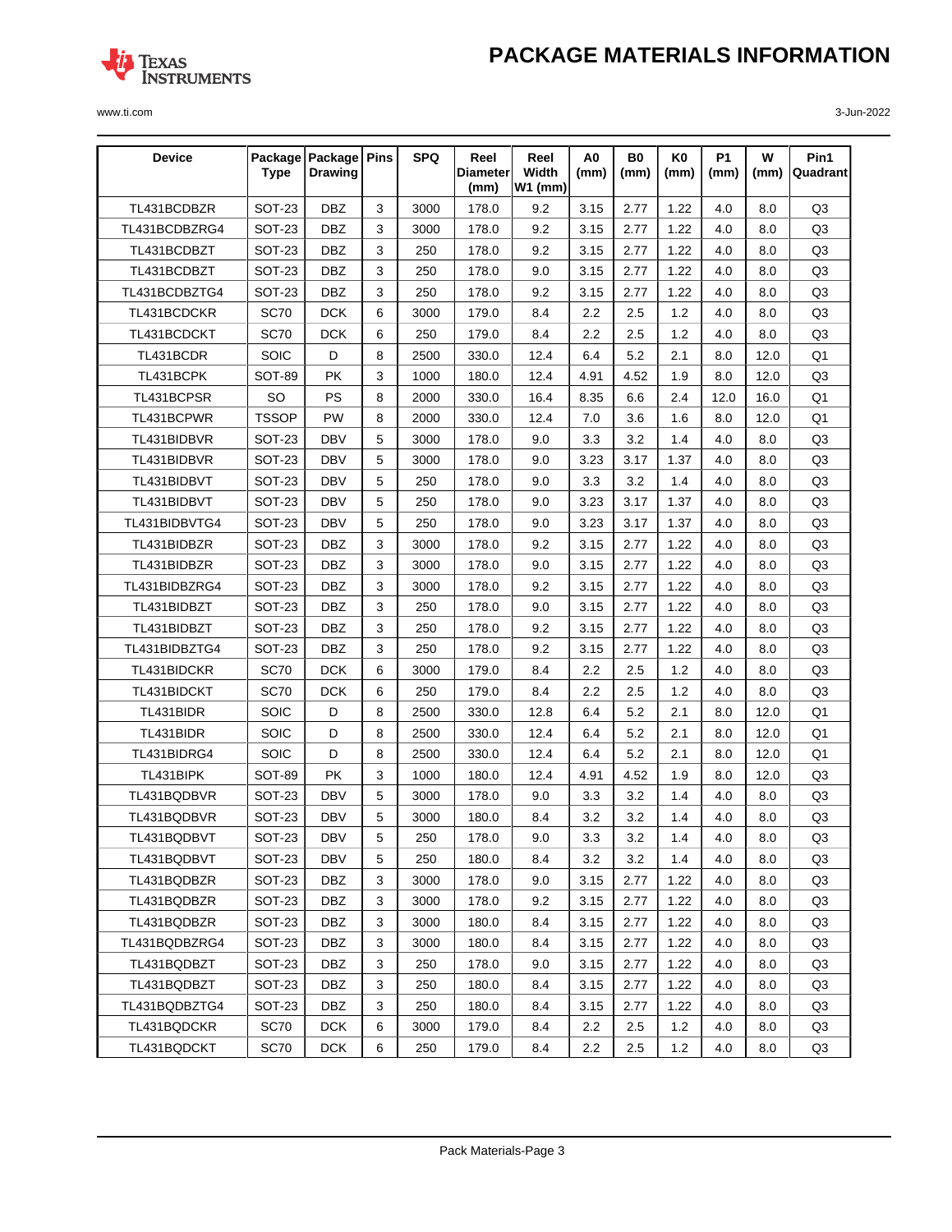

| <b>Device</b>   | <b>Type</b>   | Package   Package   Pins<br><b>Drawing</b> |             | <b>SPQ</b> | Reel<br>Diameter | Reel<br>Width | A0<br>(mm) | <b>B0</b><br>(mm) | K0<br>(mm) | <b>P1</b><br>(mm) | W<br>(mm) | Pin1<br>Quadrant |
|-----------------|---------------|--------------------------------------------|-------------|------------|------------------|---------------|------------|-------------------|------------|-------------------|-----------|------------------|
|                 |               |                                            |             |            | (mm)             | $W1$ (mm)     |            |                   |            |                   |           |                  |
| TL431BQDR       | SOIC          | D                                          | 8           | 2500       | 330.0            | 12.4          | 6.4        | 5.2               | 2.1        | 8.0               | 12.0      | Q <sub>1</sub>   |
| TL431CDBVR      | SOT-23        | <b>DBV</b>                                 | 5           | 3000       | 178.0            | 9.0           | 3.3        | 3.2               | 1.4        | 4.0               | 8.0       | Q <sub>3</sub>   |
| TL431CDBVR      | SOT-23        | <b>DBV</b>                                 | 5           | 3000       | 180.0            | 8.4           | 3.23       | 3.17              | 1.37       | 4.0               | 8.0       | Q3               |
| TL431CDBVR      | SOT-23        | <b>DBV</b>                                 | 5           | 3000       | 178.0            | 9.0           | 3.23       | 3.17              | 1.37       | 4.0               | 8.0       | Q3               |
| TL431CDBVT      | <b>SOT-23</b> | <b>DBV</b>                                 | 5           | 250        | 178.0            | 9.0           | 3.3        | 3.2               | 1.4        | 4.0               | 8.0       | Q <sub>3</sub>   |
| TL431CDBVT      | SOT-23        | <b>DBV</b>                                 | 5           | 250        | 178.0            | 9.0           | 3.23       | 3.17              | 1.37       | 4.0               | 8.0       | Q <sub>3</sub>   |
| TL431CDBVT      | SOT-23        | <b>DBV</b>                                 | 5           | 250        | 180.0            | 8.4           | 3.23       | 3.17              | 1.37       | 4.0               | 8.0       | Q3               |
| TL431CDBVTG4    | <b>SOT-23</b> | <b>DBV</b>                                 | 5           | 250        | 178.0            | 9.0           | 3.23       | 3.17              | 1.37       | 4.0               | 8.0       | Q3               |
| TL431CDBZR      | SOT-23        | <b>DBZ</b>                                 | 3           | 3000       | 178.0            | 9.2           | 3.15       | 2.77              | 1.22       | 4.0               | 8.0       | Q3               |
| TL431CDBZR      | SOT-23        | <b>DBZ</b>                                 | 3           | 3000       | 178.0            | 9.0           | 3.15       | 2.77              | 1.22       | 4.0               | 8.0       | Q <sub>3</sub>   |
| TL431CDBZRG4    | SOT-23        | <b>DBZ</b>                                 | 3           | 3000       | 178.0            | 9.2           | 3.15       | 2.77              | 1.22       | 4.0               | 8.0       | Q3               |
| TL431CDBZT      | SOT-23        | <b>DBZ</b>                                 | 3           | 250        | 178.0            | 9.0           | 3.15       | 2.77              | 1.22       | 4.0               | 8.0       | Q3               |
| TL431CDBZTG4    | SOT-23        | <b>DBZ</b>                                 | 3           | 250        | 180.0            | 8.4           | 3.15       | 2.77              | 1.22       | 4.0               | 8.0       | Q <sub>3</sub>   |
| TL431CDR        | SOIC          | D                                          | 8           | 2500       | 330.0            | 12.4          | 6.4        | 5.2               | 2.1        | 8.0               | 12.0      | Q <sub>1</sub>   |
| TL431CDR        | SOIC          | D                                          | 8           | 2500       | 330.0            | 12.8          | 6.4        | 5.2               | 2.1        | 8.0               | 12.0      | Q <sub>1</sub>   |
| TL431CDRG4      | SOIC          | D                                          | 8           | 2500       | 330.0            | 12.4          | 6.4        | 5.2               | 2.1        | 8.0               | 12.0      | Q1               |
| TL431CPK        | <b>SOT-89</b> | PK                                         | 3           | 1000       | 180.0            | 12.4          | 4.91       | 4.52              | 1.9        | 8.0               | 12.0      | Q3               |
| TL431CPKE6      | <b>SOT-89</b> | PK                                         | 3           | 1000       | 180.0            | 13.0          | 4.91       | 4.52              | 1.9        | 8.0               | 12.0      | Q <sub>3</sub>   |
| TL431CPSR       | SO            | PS                                         | 8           | 2000       | 330.0            | 16.4          | 8.35       | 6.6               | 2.4        | 12.0              | 16.0      | Q <sub>1</sub>   |
| TL431CPWR       | <b>TSSOP</b>  | PW                                         | 8           | 2000       | 330.0            | 12.4          | 7.0        | 3.6               | 1.6        | 8.0               | 12.0      | Q1               |
| TL431IDBVR      | <b>SOT-23</b> | <b>DBV</b>                                 | 5           | 3000       | 178.0            | 9.0           | 3.3        | 3.2               | 1.4        | 4.0               | 8.0       | Q <sub>3</sub>   |
| TL431IDBVR      | SOT-23        | <b>DBV</b>                                 | 5           | 3000       | 180.0            | 8.4           | 3.23       | 3.17              | 1.37       | 4.0               | 8.0       | Q <sub>3</sub>   |
| TL431IDBVR      | SOT-23        | <b>DBV</b>                                 | 5           | 3000       | 178.0            | 9.0           | 3.23       | 3.17              | 1.37       | 4.0               | 8.0       | Q3               |
| TL431IDBVRG4    | SOT-23        | <b>DBV</b>                                 | 5           | 3000       | 178.0            | 9.0           | 3.23       | 3.17              | 1.37       | 4.0               | 8.0       | Q3               |
| TL431IDBVT      | SOT-23        | <b>DBV</b>                                 | 5           | 250        | 178.0            | 9.0           | 3.23       | 3.17              | 1.37       | 4.0               | 8.0       | Q3               |
| TL431IDBVT      | SOT-23        | <b>DBV</b>                                 | 5           | 250        | 178.0            | 9.0           | 3.3        | 3.2               | 1.4        | 4.0               | 8.0       | Q <sub>3</sub>   |
| TL431IDBZR      | <b>SOT-23</b> | <b>DBZ</b>                                 | 3           | 3000       | 180.0            | 8.4           | 3.15       | 2.77              | 1.22       | 4.0               | 8.0       | Q3               |
| TL431IDBZR      | SOT-23        | DBZ                                        | 3           | 3000       | 178.0            | 9.0           | 3.15       | 2.77              | 1.22       | 4.0               | 8.0       | Q3               |
| TL431IDBZRG4    | <b>SOT-23</b> | <b>DBZ</b>                                 | 3           | 3000       | 180.0            | 8.4           | 3.15       | 2.77              | 1.22       | 4.0               | 8.0       | Q3               |
| TL431IDBZT      | SOT-23        | <b>DBZ</b>                                 | 3           | 250        | 178.0            | 9.0           | 3.15       | 2.77              | 1.22       | 4.0               | 8.0       | Q <sub>3</sub>   |
| TL431IDBZT      | SOT-23        | DBZ                                        | $\mathsf 3$ | 250        | 180.0            | 8.4           | 3.15       | 2.77              | 1.22       | 4.0               | 8.0       | Q3               |
| TL431IDBZTG4    | SOT-23        | DBZ                                        | 3           | 250        | 180.0            | 8.4           | 3.15       | 2.77              | 1.22       | 4.0               | 8.0       | Q3               |
| TL431IDR        | <b>SOIC</b>   | D                                          | 8           | 2500       | 330.0            | 12.4          | 6.4        | 5.2               | 2.1        | 8.0               | 12.0      | Q1               |
| TL431IDR        | <b>SOIC</b>   | D                                          | 8           | 2500       | 330.0            | 12.8          | 6.4        | 5.2               | 2.1        | 8.0               | 12.0      | Q1               |
| TL431IDRG4      | <b>SOIC</b>   | D                                          | 8           | 2500       | 330.0            | 12.4          | 6.4        | 5.2               | 2.1        | 8.0               | 12.0      | Q1               |
| <b>TL431IPK</b> | <b>SOT-89</b> | PK                                         | 3           | 1000       | 180.0            | 12.4          | 4.91       | 4.52              | 1.9        | 8.0               | 12.0      | Q3               |
| TL431QDBVR      | <b>SOT-23</b> | <b>DBV</b>                                 | 5           | 3000       | 178.0            | 9.0           | 3.3        | 3.2               | 1.4        | 4.0               | 8.0       | Q3               |
| TL431QDBVR      | <b>SOT-23</b> | DBV                                        | 5           | 3000       | 178.0            | 9.0           | 3.23       | 3.17              | 1.37       | 4.0               | 8.0       | Q3               |
| TL431QDBVRG4    | SOT-23        | DBV                                        | 5           | 3000       | 178.0            | 9.0           | 3.23       | 3.17              | 1.37       | 4.0               | 8.0       | Q3               |
| TL431QDBVT      | SOT-23        | <b>DBV</b>                                 | 5           | 250        | 178.0            | 9.0           | 3.3        | 3.2               | 1.4        | 4.0               | 8.0       | Q3               |
| TL431QDBVT      | SOT-23        | <b>DBV</b>                                 | 5           | 250        | 178.0            | 9.0           | 3.23       | 3.17              | 1.37       | 4.0               | 8.0       | Q3               |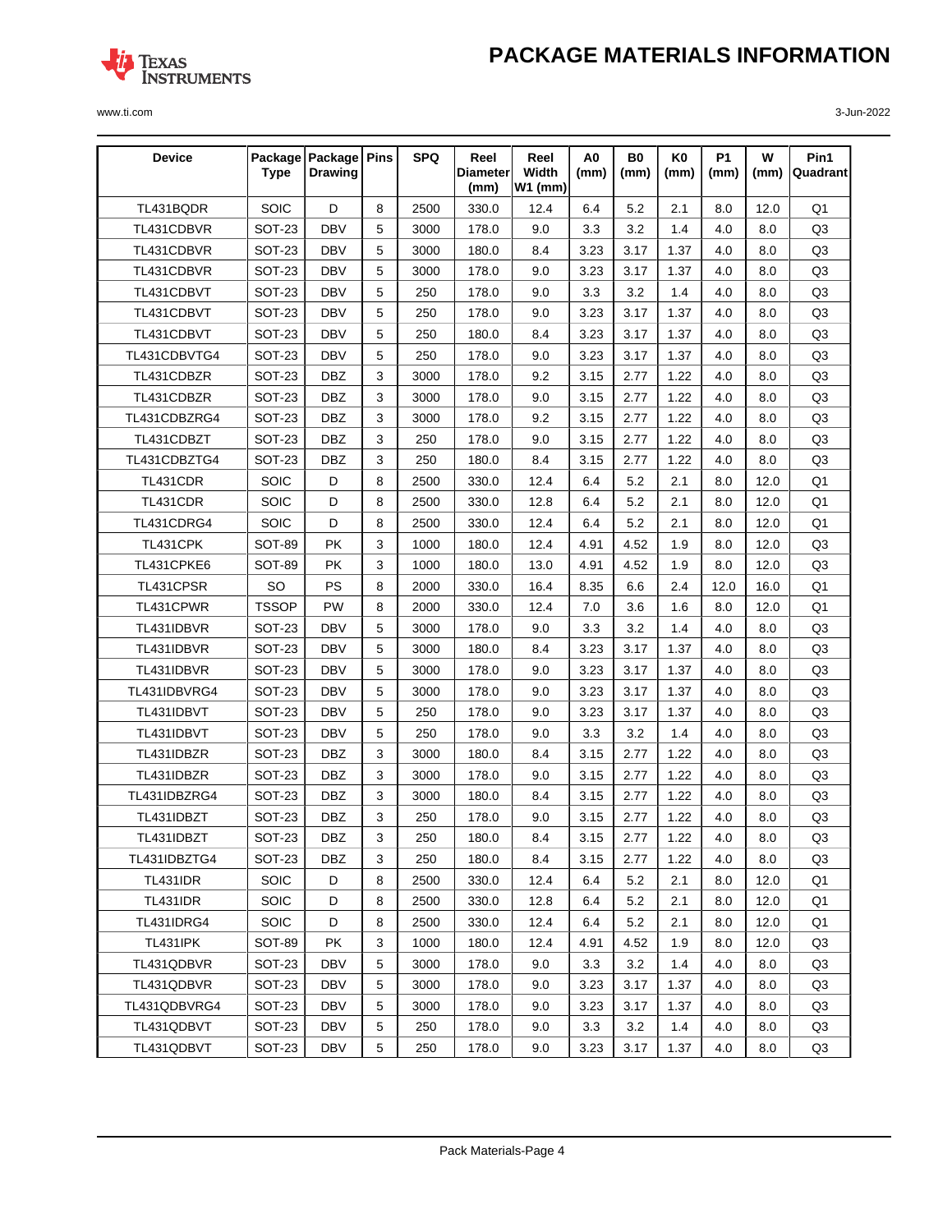

| <b>Device</b> | <b>Type</b>   | Package   Package   Pins<br><b>Drawing</b> |              | <b>SPQ</b> | Reel<br>Diameter | Reel<br>Width | A0<br>(mm) | B0<br>(mm) | K0<br>(mm) | <b>P1</b><br>(mm) | W<br>(mm) | Pin1<br>Quadrant |
|---------------|---------------|--------------------------------------------|--------------|------------|------------------|---------------|------------|------------|------------|-------------------|-----------|------------------|
|               |               |                                            |              |            | (mm)             | $W1$ (mm)     |            |            |            |                   |           |                  |
| TL431QDBZR    | SOT-23        | <b>DBZ</b>                                 | 3            | 3000       | 178.0            | 9.0           | 3.15       | 2.77       | 1.22       | 4.0               | 8.0       | Q3               |
| TL431QDBZR    | SOT-23        | <b>DBZ</b>                                 | 3            | 3000       | 180.0            | 8.4           | 3.15       | 2.77       | 1.22       | 4.0               | 8.0       | Q3               |
| TL431QDBZRG4  | SOT-23        | <b>DBZ</b>                                 | 3            | 3000       | 180.0            | 8.4           | 3.15       | 2.77       | 1.22       | 4.0               | 8.0       | Q3               |
| TL431QDBZT    | SOT-23        | <b>DBZ</b>                                 | 3            | 250        | 178.0            | 9.0           | 3.15       | 2.77       | 1.22       | 4.0               | 8.0       | Q3               |
| TL431QDBZT    | SOT-23        | <b>DBZ</b>                                 | 3            | 250        | 180.0            | 8.4           | 3.15       | 2.77       | 1.22       | 4.0               | 8.0       | Q <sub>3</sub>   |
| TL431QDBZTG4  | <b>SOT-23</b> | <b>DBZ</b>                                 | 3            | 250        | 180.0            | 8.4           | 3.15       | 2.77       | 1.22       | 4.0               | 8.0       | Q <sub>3</sub>   |
| TL431QDCKR    | <b>SC70</b>   | <b>DCK</b>                                 | 6            | 3000       | 179.0            | 8.4           | 2.2        | 2.5        | 1.2        | 4.0               | 8.0       | Q3               |
| TL431QDCKT    | <b>SC70</b>   | <b>DCK</b>                                 | 6            | 250        | 179.0            | 8.4           | 2.2        | 2.5        | 1.2        | 4.0               | 8.0       | Q <sub>3</sub>   |
| TL431QDR      | <b>SOIC</b>   | D                                          | 8            | 2500       | 330.0            | 12.4          | 6.4        | 5.2        | 2.1        | 8.0               | 12.0      | Q1               |
| TL432ACDBVR   | SOT-23        | <b>DBV</b>                                 | 5            | 3000       | 178.0            | 9.0           | 3.3        | 3.2        | 1.4        | 4.0               | 8.0       | Q3               |
| TL432ACDBVR   | <b>SOT-23</b> | <b>DBV</b>                                 | 5            | 3000       | 178.0            | 9.0           | 3.23       | 3.17       | 1.37       | 4.0               | 8.0       | Q3               |
| TL432ACDBZR   | SOT-23        | <b>DBZ</b>                                 | 3            | 3000       | 180.0            | 8.4           | 3.15       | 2.77       | 1.22       | 4.0               | 8.0       | Q3               |
| TL432ACDBZR   | <b>SOT-23</b> | <b>DBZ</b>                                 | 3            | 3000       | 178.0            | 9.0           | 3.15       | 2.77       | 1.22       | 4.0               | 8.0       | Q <sub>3</sub>   |
| TL432ACDBZRG4 | SOT-23        | <b>DBZ</b>                                 | 3            | 3000       | 180.0            | 8.4           | 3.15       | 2.77       | 1.22       | 4.0               | 8.0       | Q3               |
| TL432ACDBZT   | SOT-23        | <b>DBZ</b>                                 | 3            | 250        | 178.0            | 9.0           | 3.15       | 2.77       | 1.22       | 4.0               | 8.0       | Q3               |
| TL432ACDBZT   | <b>SOT-23</b> | <b>DBZ</b>                                 | 3            | 250        | 180.0            | 8.4           | 3.15       | 2.77       | 1.22       | 4.0               | 8.0       | Q <sub>3</sub>   |
| TL432ACDBZTG4 | SOT-23        | <b>DBZ</b>                                 | 3            | 250        | 180.0            | 8.4           | 3.15       | 2.77       | 1.22       | 4.0               | 8.0       | Q3               |
| TL432AIDBVR   | SOT-23        | <b>DBV</b>                                 | 5            | 3000       | 178.0            | 9.0           | 3.23       | 3.17       | 1.37       | 4.0               | 8.0       | Q3               |
| TL432AIDBVR   | SOT-23        | <b>DBV</b>                                 | 5            | 3000       | 178.0            | 9.0           | 3.3        | 3.2        | 1.4        | 4.0               | 8.0       | Q3               |
| TL432AIDBZR   | SOT-23        | <b>DBZ</b>                                 | 3            | 3000       | 178.0            | 9.2           | 3.15       | 2.77       | 1.22       | 4.0               | 8.0       | Q3               |
| TL432AIDBZR   | SOT-23        | <b>DBZ</b>                                 | 3            | 3000       | 178.0            | 9.0           | 3.15       | 2.77       | 1.22       | 4.0               | 8.0       | Q <sub>3</sub>   |
| TL432AIDBZRG4 | SOT-23        | <b>DBZ</b>                                 | 3            | 3000       | 178.0            | 9.2           | 3.15       | 2.77       | 1.22       | 4.0               | 8.0       | Q3               |
| TL432AIDBZT   | SOT-23        | <b>DBZ</b>                                 | 3            | 250        | 178.0            | 9.2           | 3.15       | 2.77       | 1.22       | 4.0               | 8.0       | Q3               |
| TL432AIDBZT   | SOT-23        | <b>DBZ</b>                                 | 3            | 250        | 178.0            | 9.0           | 3.15       | 2.77       | 1.22       | 4.0               | 8.0       | Q <sub>3</sub>   |
| TL432AIDBZTG4 | SOT-23        | <b>DBZ</b>                                 | 3            | 250        | 178.0            | 9.2           | 3.15       | 2.77       | 1.22       | 4.0               | 8.0       | Q3               |
| TL432AIPK     | <b>SOT-89</b> | <b>PK</b>                                  | 3            | 1000       | 180.0            | 12.4          | 4.91       | 4.52       | 1.9        | 8.0               | 12.0      | Q3               |
| TL432AQDBVR   | SOT-23        | <b>DBV</b>                                 | 5            | 3000       | 178.0            | 9.0           | 3.3        | 3.2        | 1.4        | 4.0               | 8.0       | Q3               |
| TL432AQDBVR   | SOT-23        | <b>DBV</b>                                 | 5            | 3000       | 179.0            | 8.4           | 3.2        | 3.2        | 1.4        | 4.0               | 8.0       | Q3               |
| TL432AQDBVT   | SOT-23        | <b>DBV</b>                                 | 5            | 250        | 179.0            | 8.4           | 3.2        | 3.2        | 1.4        | 4.0               | 8.0       | Q <sub>3</sub>   |
| TL432AQDBVT   | SOT-23        | <b>DBV</b>                                 | 5            | 250        | 178.0            | 9.0           | 3.3        | 3.2        | 1.4        | 4.0               | 8.0       | Q3               |
| TL432AQDBZR   | <b>SOT-23</b> | DBZ                                        | $\mathbf{3}$ | 3000       | 178.0            | 9.0           | 3.15       | 2.77       | 1.22       | 4.0               | 8.0       | Q3               |
| TL432AQDBZR   | SOT-23        | <b>DBZ</b>                                 | 3            | 3000       | 180.0            | 8.4           | 3.15       | 2.77       | 1.22       | 4.0               | 8.0       | Q3               |
| TL432AQDBZRG4 | <b>SOT-23</b> | DBZ                                        | 3            | 3000       | 180.0            | 8.4           | 3.15       | 2.77       | 1.22       | 4.0               | 8.0       | Q3               |
| TL432AQDBZT   | SOT-23        | <b>DBZ</b>                                 | 3            | 250        | 180.0            | 8.4           | 3.15       | 2.77       | 1.22       | 4.0               | 8.0       | Q3               |
| TL432AQDBZT   | SOT-23        | DBZ                                        | 3            | 250        | 178.0            | 9.0           | 3.15       | 2.77       | 1.22       | 4.0               | 8.0       | Q3               |
| TL432AQDBZTG4 | SOT-23        | DBZ                                        | 3            | 250        | 180.0            | 8.4           | 3.15       | 2.77       | 1.22       | 4.0               | 8.0       | Q3               |
| TL432AQPK     | SOT-89        | PK                                         | 3            | 1000       | 180.0            | 12.4          | 4.91       | 4.52       | 1.9        | 8.0               | 12.0      | Q3               |
| TL432BCDBVR   | SOT-23        | DBV                                        | 5            | 3000       | 180.0            | 8.4           | 3.2        | 3.2        | 1.4        | 4.0               | 8.0       | Q3               |
| TL432BCDBVR   | SOT-23        | DBV                                        | 5            | 3000       | 178.0            | 9.0           | 3.3        | 3.2        | 1.4        | 4.0               | 8.0       | Q3               |
| TL432BCDBZR   | SOT-23        | DBZ                                        | 3            | 3000       | 180.0            | 8.4           | 3.15       | 2.77       | 1.22       | 4.0               | 8.0       | Q3               |
| TL432BCDBZR   | SOT-23        | DBZ                                        | 3            | 3000       | 178.0            | 9.0           | 3.15       | 2.77       | 1.22       | 4.0               | 8.0       | Q3               |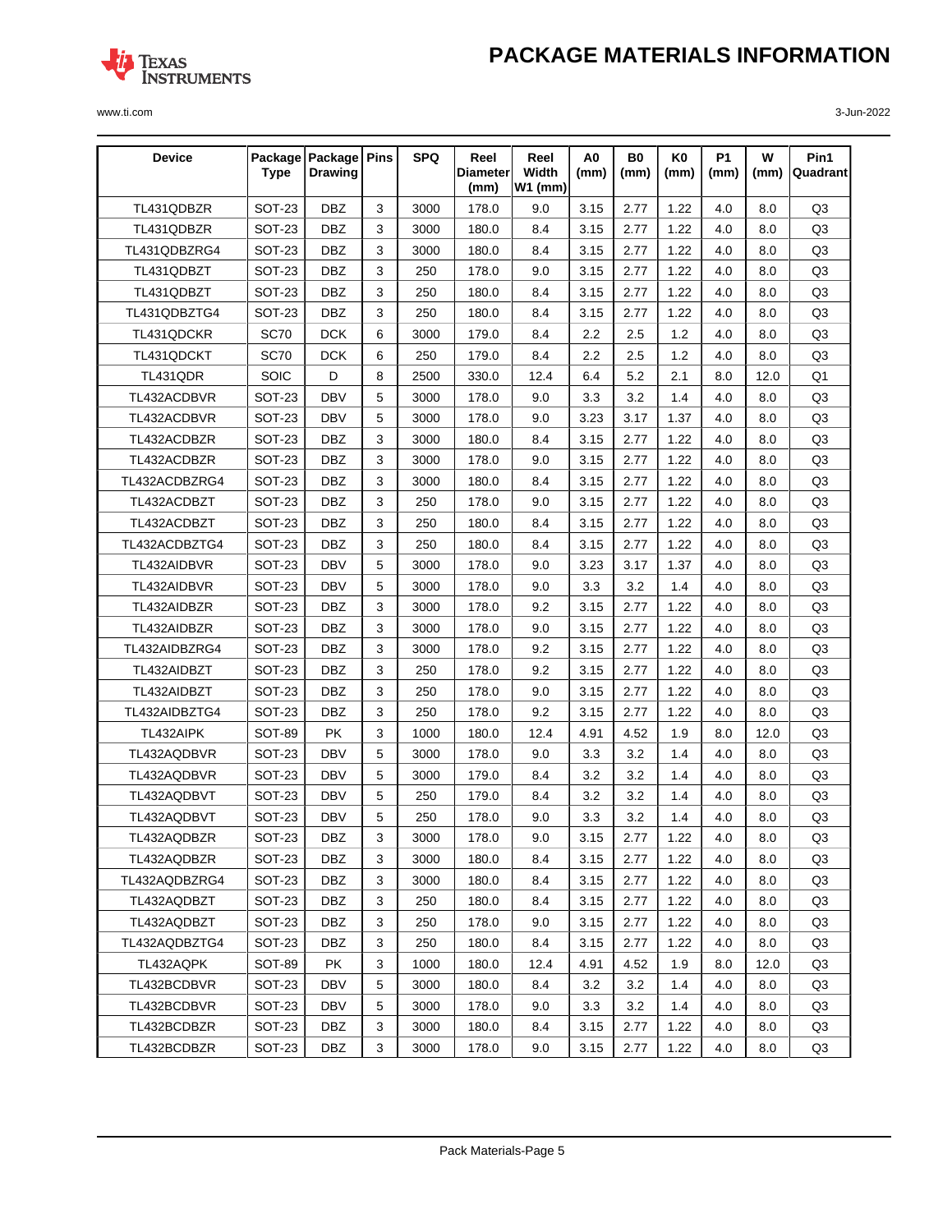

| <b>Device</b>   | <b>Type</b>   | Package   Package   Pins<br><b>Drawing</b> |   | <b>SPQ</b> | Reel<br>Diameter <br>(mm) | Reel<br>Width<br>$W1$ (mm) | A0<br>(mm) | B0<br>(mm) | K0<br>(mm) | <b>P1</b><br>(mm) | w<br>(mm) | Pin1<br>Quadrant |
|-----------------|---------------|--------------------------------------------|---|------------|---------------------------|----------------------------|------------|------------|------------|-------------------|-----------|------------------|
| TL432BCDBZRG4   | <b>SOT-23</b> | <b>DBZ</b>                                 | 3 | 3000       | 180.0                     | 8.4                        | 3.15       | 2.77       | 1.22       | 4.0               | 8.0       | Q <sub>3</sub>   |
| TL432BCDBZT     | <b>SOT-23</b> | <b>DBZ</b>                                 | 3 | 250        | 178.0                     | 9.0                        | 3.15       | 2.77       | 1.22       | 4.0               | 8.0       | Q3               |
| TL432BCDBZTG4   | SOT-23        | <b>DBZ</b>                                 | 3 | 250        | 180.0                     | 8.4                        | 3.15       | 2.77       | 1.22       | 4.0               | 8.0       | Q3               |
| TL432BCPK       | <b>SOT-89</b> | <b>PK</b>                                  | 3 | 1000       | 180.0                     | 12.4                       | 4.91       | 4.52       | 1.9        | 8.0               | 12.0      | Q3               |
| TL432BIDBZR     | <b>SOT-23</b> | <b>DBZ</b>                                 | 3 | 3000       | 178.0                     | 9.0                        | 3.15       | 2.77       | 1.22       | 4.0               | 8.0       | Q3               |
| TL432BIDBZR     | <b>SOT-23</b> | <b>DBZ</b>                                 | 3 | 3000       | 178.0                     | 9.2                        | 3.15       | 2.77       | 1.22       | 4.0               | 8.0       | Q3               |
| TL432BIDBZRG4   | <b>SOT-23</b> | <b>DBZ</b>                                 | 3 | 3000       | 178.0                     | 9.2                        | 3.15       | 2.77       | 1.22       | 4.0               | 8.0       | Q3               |
| TL432BIDBZT     | <b>SOT-23</b> | <b>DBZ</b>                                 | 3 | 250        | 178.0                     | 9.0                        | 3.15       | 2.77       | 1.22       | 4.0               | 8.0       | Q <sub>3</sub>   |
| TL432BIDBZT     | <b>SOT-23</b> | <b>DBZ</b>                                 | 3 | 250        | 178.0                     | 9.2                        | 3.15       | 2.77       | 1.22       | 4.0               | 8.0       | Q3               |
| TL432BIDBZTG4   | <b>SOT-23</b> | <b>DBZ</b>                                 | 3 | 250        | 178.0                     | 9.2                        | 3.15       | 2.77       | 1.22       | 4.0               | 8.0       | Q <sub>3</sub>   |
| TL432BIPK       | SOT-89        | <b>PK</b>                                  | 3 | 1000       | 180.0                     | 12.4                       | 4.91       | 4.52       | 1.9        | 8.0               | 12.0      | Q3               |
| TL432BQDBZR     | <b>SOT-23</b> | <b>DBZ</b>                                 | 3 | 3000       | 180.0                     | 8.4                        | 3.15       | 2.77       | 1.22       | 4.0               | 8.0       | Q3               |
| TL432BQDBZR     | <b>SOT-23</b> | <b>DBZ</b>                                 | 3 | 3000       | 178.0                     | 9.2                        | 3.15       | 2.77       | 1.22       | 4.0               | 8.0       | Q <sub>3</sub>   |
| TL432BQDBZR     | SOT-23        | <b>DBZ</b>                                 | 3 | 3000       | 179.0                     | 8.4                        | 3.15       | 2.95       | 1.22       | 4.0               | 8.0       | Q3               |
| TL432BQPK       | <b>SOT-89</b> | PK                                         | 3 | 1000       | 180.0                     | 12.4                       | 4.91       | 4.52       | 1.9        | 8.0               | 12.0      | Q3               |
| TL432CDBVR      | <b>SOT-23</b> | <b>DBV</b>                                 | 5 | 3000       | 178.0                     | 9.0                        | 3.23       | 3.17       | 1.37       | 4.0               | 8.0       | Q3               |
| TL432CDBVR      | SOT-23        | <b>DBV</b>                                 | 5 | 3000       | 178.0                     | 9.0                        | 3.3        | 3.2        | 1.4        | 4.0               | 8.0       | Q3               |
| TL432CDBZR      | <b>SOT-23</b> | <b>DBZ</b>                                 | 3 | 3000       | 180.0                     | 8.4                        | 3.15       | 2.77       | 1.22       | 4.0               | 8.0       | Q3               |
| TL432CDBZR      | <b>SOT-23</b> | <b>DBZ</b>                                 | 3 | 3000       | 178.0                     | 9.0                        | 3.15       | 2.77       | 1.22       | 4.0               | 8.0       | Q3               |
| TL432CDBZRG4    | <b>SOT-23</b> | <b>DBZ</b>                                 | 3 | 3000       | 180.0                     | 8.4                        | 3.15       | 2.77       | 1.22       | 4.0               | 8.0       | Q3               |
| TL432CPK        | <b>SOT-89</b> | <b>PK</b>                                  | 3 | 1000       | 180.0                     | 12.4                       | 4.91       | 4.52       | 1.9        | 8.0               | 12.0      | Q3               |
| TL432IDBVR      | <b>SOT-23</b> | <b>DBV</b>                                 | 5 | 3000       | 178.0                     | 9.0                        | 3.3        | 3.2        | 1.4        | 4.0               | 8.0       | Q3               |
| TL432IDBVR      | <b>SOT-23</b> | <b>DBV</b>                                 | 5 | 3000       | 178.0                     | 9.0                        | 3.23       | 3.17       | 1.37       | 4.0               | 8.0       | Q3               |
| TL432IDBZR      | <b>SOT-23</b> | <b>DBZ</b>                                 | 3 | 3000       | 178.0                     | 9.0                        | 3.15       | 2.77       | 1.22       | 4.0               | 8.0       | Q3               |
| TL432IDBZR      | <b>SOT-23</b> | <b>DBZ</b>                                 | 3 | 3000       | 180.0                     | 8.4                        | 3.15       | 2.77       | 1.22       | 4.0               | 8.0       | Q3               |
| TL432IDBZRG4    | <b>SOT-23</b> | <b>DBZ</b>                                 | 3 | 3000       | 180.0                     | 8.4                        | 3.15       | 2.77       | 1.22       | 4.0               | 8.0       | Q3               |
| TL432IDBZT      | SOT-23        | <b>DBZ</b>                                 | 3 | 250        | 180.0                     | 8.4                        | 3.15       | 2.77       | 1.22       | 4.0               | 8.0       | Q3               |
| TL432IDBZT      | <b>SOT-23</b> | <b>DBZ</b>                                 | 3 | 250        | 178.0                     | 9.0                        | 3.15       | 2.77       | 1.22       | 4.0               | 8.0       | Q3               |
| TL432IDBZTG4    | <b>SOT-23</b> | <b>DBZ</b>                                 | 3 | 250        | 180.0                     | 8.4                        | 3.15       | 2.77       | 1.22       | 4.0               | 8.0       | Q3               |
| <b>TL432IPK</b> | SOT-89        | <b>PK</b>                                  | 3 | 1000       | 180.0                     | 12.4                       | 4.91       | 4.52       | 1.9        | 8.0               | 12.0      | Q3               |
| TL432QDBZR      | <b>SOT-23</b> | <b>DBZ</b>                                 | 3 | 3000       | 180.0                     | 8.4                        | 3.15       | 2.77       | 1.22       | 4.0               | 8.0       | Q3               |
| TL432QDBZR      | <b>SOT-23</b> | <b>DBZ</b>                                 | 3 | 3000       | 178.0                     | 9.0                        | 3.15       | 2.77       | 1.22       | 4.0               | 8.0       | Q3               |
| TL432QDBZRG4    | SOT-23        | <b>DBZ</b>                                 | 3 | 3000       | 180.0                     | 8.4                        | 3.15       | 2.77       | 1.22       | 4.0               | 8.0       | Q3               |
| TL432QPK        | <b>SOT-89</b> | <b>PK</b>                                  | 3 | 1000       | 180.0                     | 12.4                       | 4.91       | 4.52       | 1.9        | 8.0               | 12.0      | Q <sub>3</sub>   |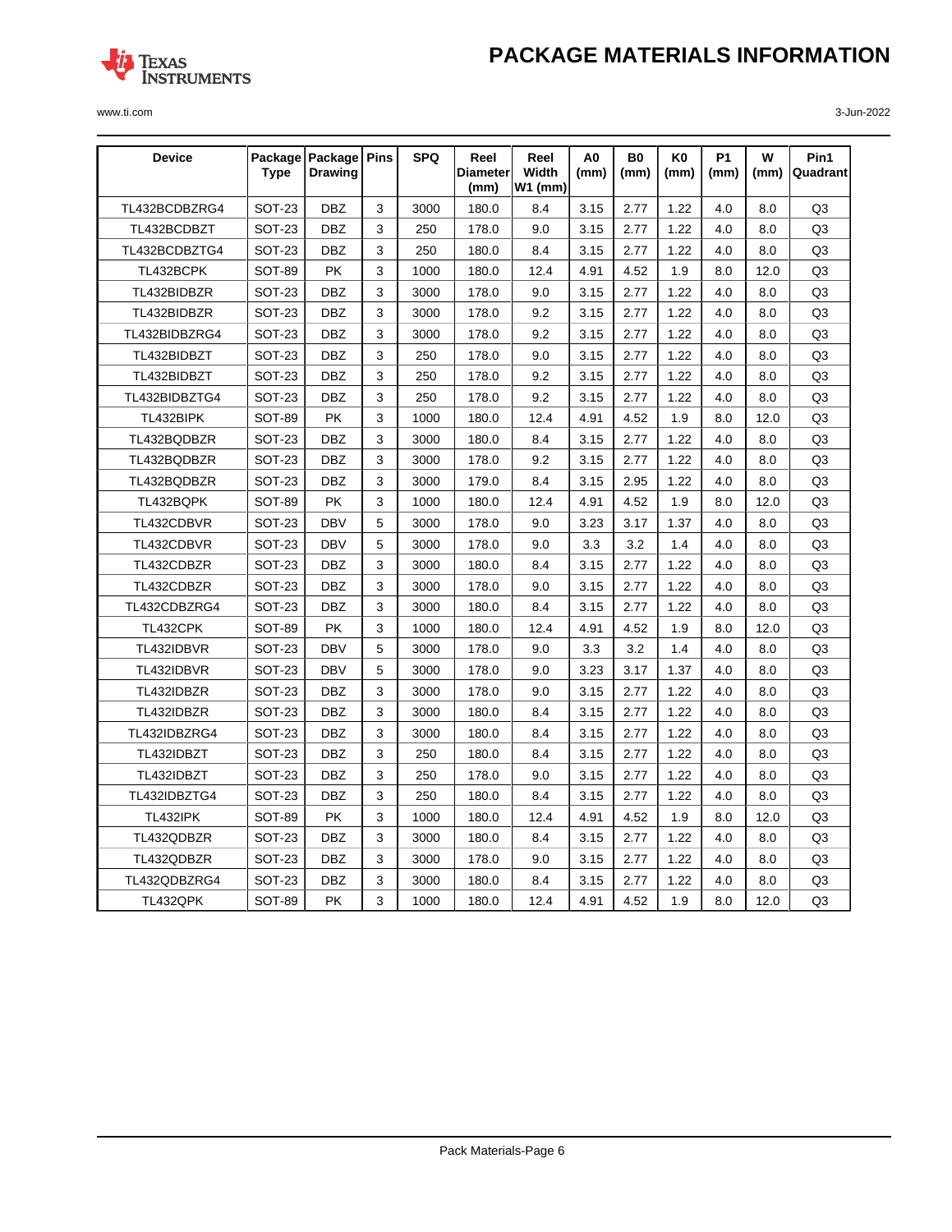

www.ti.com 3-Jun-2022

# **PACKAGE MATERIALS INFORMATION**



| <b>Device</b> | Package Type  | <b>Package Drawing</b> | <b>Pins</b> | <b>SPQ</b> | Length (mm) | Width (mm) | Height (mm) |
|---------------|---------------|------------------------|-------------|------------|-------------|------------|-------------|
| TL431ACDBVR   | <b>SOT-23</b> | <b>DBV</b>             | 5           | 3000       | 180.0       | 180.0      | 18.0        |
| TL431ACDBVR   | <b>SOT-23</b> | <b>DBV</b>             | 5           | 3000       | 183.0       | 183.0      | 20.0        |
| TL431ACDBVR   | <b>SOT-23</b> | <b>DBV</b>             | 5           | 3000       | 180.0       | 180.0      | 18.0        |
| TL431ACDBVRG4 | <b>SOT-23</b> | <b>DBV</b>             | 5           | 3000       | 180.0       | 180.0      | 18.0        |
| TL431ACDBVT   | <b>SOT-23</b> | <b>DBV</b>             | 5           | 250        | 180.0       | 180.0      | 18.0        |
| TL431ACDBVT   | <b>SOT-23</b> | <b>DBV</b>             | 5           | 250        | 180.0       | 180.0      | 18.0        |
| TL431ACDBZR   | <b>SOT-23</b> | DBZ                    | 3           | 3000       | 180.0       | 180.0      | 18.0        |
| TL431ACDBZR   | <b>SOT-23</b> | <b>DBZ</b>             | 3           | 3000       | 180.0       | 180.0      | 18.0        |
| TL431ACDBZRG4 | <b>SOT-23</b> | DBZ                    | 3           | 3000       | 180.0       | 180.0      | 18.0        |
| TL431ACDBZT   | <b>SOT-23</b> | DBZ                    | 3           | 250        | 180.0       | 180.0      | 18.0        |
| TL431ACDBZT   | <b>SOT-23</b> | DBZ                    | 3           | 250        | 180.0       | 180.0      | 18.0        |
| TL431ACDBZTG4 | <b>SOT-23</b> | <b>DBZ</b>             | 3           | 250        | 180.0       | 180.0      | 18.0        |
| TL431ACDCKR   | SC70          | <b>DCK</b>             | 6           | 3000       | 183.0       | 183.0      | 20.0        |
| TL431ACDR     | <b>SOIC</b>   | D                      | 8           | 2500       | 340.5       | 336.1      | 25.0        |
| TL431ACDR     | <b>SOIC</b>   | D                      | 8           | 2500       | 364.0       | 364.0      | 27.0        |
| TL431ACDRG4   | <b>SOIC</b>   | D                      | 8           | 2500       | 340.5       | 336.1      | 25.0        |
| TL431ACPK     | SOT-89        | <b>PK</b>              | 3           | 1000       | 340.0       | 340.0      | 38.0        |
| TL431ACPSR    | SO            | <b>PS</b>              | 8           | 2000       | 356.0       | 356.0      | 35.0        |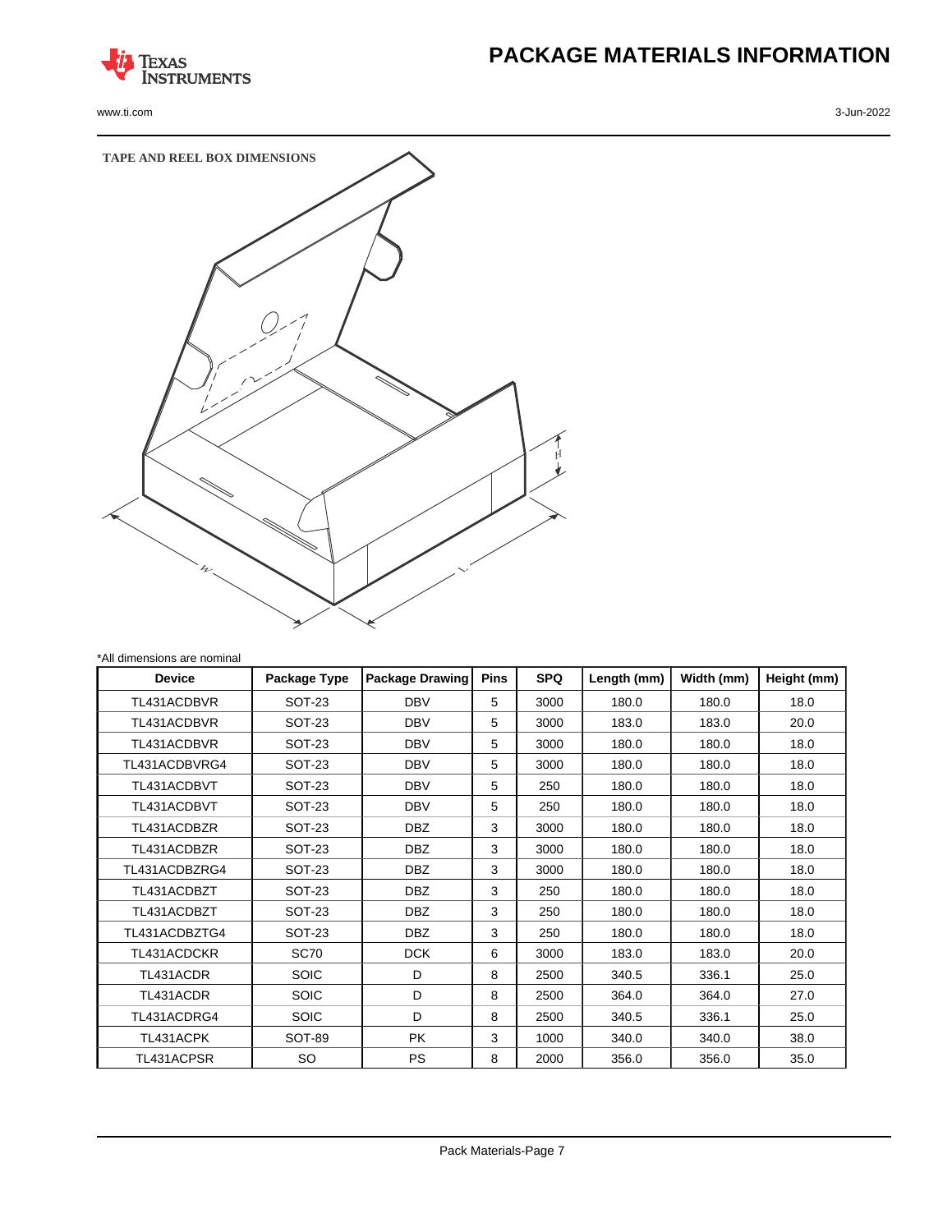

| <b>Device</b> | Package Type  | <b>Package Drawing</b> | <b>Pins</b> | <b>SPQ</b> | Length (mm) | Width (mm) | Height (mm) |
|---------------|---------------|------------------------|-------------|------------|-------------|------------|-------------|
| TL431ACPWR    | <b>TSSOP</b>  | <b>PW</b>              | 8           | 2000       | 356.0       | 356.0      | 35.0        |
| TL431AIDBVR   | <b>SOT-23</b> | <b>DBV</b>             | 5           | 3000       | 183.0       | 183.0      | 20.0        |
| TL431AIDBVR   | <b>SOT-23</b> | <b>DBV</b>             | 5           | 3000       | 180.0       | 180.0      | 18.0        |
| TL431AIDBVR   | SOT-23        | <b>DBV</b>             | 5           | 3000       | 180.0       | 180.0      | 18.0        |
| TL431AIDBVRG4 | <b>SOT-23</b> | <b>DBV</b>             | 5           | 3000       | 180.0       | 180.0      | 18.0        |
| TL431AIDBVT   | <b>SOT-23</b> | <b>DBV</b>             | 5           | 250        | 180.0       | 180.0      | 18.0        |
| TL431AIDBVT   | <b>SOT-23</b> | <b>DBV</b>             | 5           | 250        | 180.0       | 180.0      | 18.0        |
| TL431AIDBVTG4 | <b>SOT-23</b> | <b>DBV</b>             | 5           | 250        | 180.0       | 180.0      | 18.0        |
| TL431AIDBZR   | SOT-23        | <b>DBZ</b>             | 3           | 3000       | 180.0       | 180.0      | 18.0        |
| TL431AIDBZR   | <b>SOT-23</b> | <b>DBZ</b>             | 3           | 3000       | 180.0       | 180.0      | 18.0        |
| TL431AIDBZRG4 | <b>SOT-23</b> | <b>DBZ</b>             | 3           | 3000       | 180.0       | 180.0      | 18.0        |
| TL431AIDBZT   | <b>SOT-23</b> | <b>DBZ</b>             | 3           | 250        | 180.0       | 180.0      | 18.0        |
| TL431AIDBZT   | <b>SOT-23</b> | <b>DBZ</b>             | 3           | 250        | 180.0       | 180.0      | 18.0        |
| TL431AIDBZTG4 | SOT-23        | <b>DBZ</b>             | 3           | 250        | 180.0       | 180.0      | 18.0        |
| TL431AIDCKR   | <b>SC70</b>   | <b>DCK</b>             | 6           | 3000       | 200.0       | 183.0      | 25.0        |
| TL431AIDCKT   | <b>SC70</b>   | <b>DCK</b>             | 6           | 250        | 200.0       | 183.0      | 25.0        |
| TL431AIDR     | <b>SOIC</b>   | D                      | 8           | 2500       | 340.5       | 336.1      | 25.0        |
| TL431AIDR     | <b>SOIC</b>   | D                      | 8           | 2500       | 364.0       | 364.0      | 27.0        |
| TL431AIDRG4   | SOIC          | D                      | 8           | 2500       | 340.5       | 336.1      | 25.0        |
| TL431AIPK     | <b>SOT-89</b> | <b>PK</b>              | 3           | 1000       | 340.0       | 340.0      | 38.0        |
| TL431AQDBVR   | <b>SOT-23</b> | <b>DBV</b>             | 5           | 3000       | 180.0       | 180.0      | 18.0        |
| TL431AQDBVR   | <b>SOT-23</b> | <b>DBV</b>             | 5           | 3000       | 180.0       | 180.0      | 18.0        |
| TL431AQDBVT   | <b>SOT-23</b> | <b>DBV</b>             | 5           | 250        | 180.0       | 180.0      | 18.0        |
| TL431AQDBVT   | <b>SOT-23</b> | <b>DBV</b>             | 5           | 250        | 180.0       | 180.0      | 18.0        |
| TL431AQDBZR   | <b>SOT-23</b> | <b>DBZ</b>             | 3           | 3000       | 180.0       | 180.0      | 18.0        |
| TL431AQDBZR   | <b>SOT-23</b> | <b>DBZ</b>             | 3           | 3000       | 183.0       | 183.0      | 20.0        |
| TL431AQDBZRG4 | <b>SOT-23</b> | <b>DBZ</b>             | 3           | 3000       | 183.0       | 183.0      | 20.0        |
| TL431AQDBZT   | SOT-23        | <b>DBZ</b>             | 3           | 250        | 180.0       | 180.0      | 18.0        |
| TL431AQDBZT   | <b>SOT-23</b> | <b>DBZ</b>             | 3           | 250        | 183.0       | 183.0      | 20.0        |
| TL431AQDBZTG4 | <b>SOT-23</b> | <b>DBZ</b>             | 3           | 250        | 183.0       | 183.0      | 20.0        |
| TL431AQDCKR   | <b>SC70</b>   | <b>DCK</b>             | 6           | 3000       | 200.0       | 183.0      | 25.0        |
| TL431AQDCKT   | <b>SC70</b>   | <b>DCK</b>             | 6           | 250        | 200.0       | 183.0      | 25.0        |
| TL431AQPK     | <b>SOT-89</b> | <b>PK</b>              | 3           | 1000       | 340.0       | 340.0      | 38.0        |
| TL431BCDBVR   | <b>SOT-23</b> | <b>DBV</b>             | 5           | 3000       | 180.0       | 180.0      | 18.0        |
| TL431BCDBVR   | <b>SOT-23</b> | DBV                    | 5           | 3000       | 180.0       | 180.0      | 18.0        |
| TL431BCDBVT   | SOT-23        | DBV                    | 5           | 250        | 180.0       | 180.0      | 18.0        |
| TL431BCDBVT   | SOT-23        | <b>DBV</b>             | 5           | 250        | 180.0       | 180.0      | 18.0        |
| TL431BCDBVTG4 | <b>SOT-23</b> | DBV                    | 5           | 250        | 180.0       | 180.0      | 18.0        |
| TL431BCDBZR   | <b>SOT-23</b> | DBZ                    | 3           | 3000       | 180.0       | 180.0      | 18.0        |
| TL431BCDBZR   | SOT-23        | DBZ                    | 3           | 3000       | 180.0       | 180.0      | 18.0        |
| TL431BCDBZRG4 | <b>SOT-23</b> | DBZ                    | 3           | 3000       | 180.0       | 180.0      | 18.0        |
| TL431BCDBZT   | SOT-23        | DBZ                    | 3           | 250        | 180.0       | 180.0      | 18.0        |
| TL431BCDBZT   | SOT-23        | DBZ                    | 3           | 250        | 180.0       | 180.0      | 18.0        |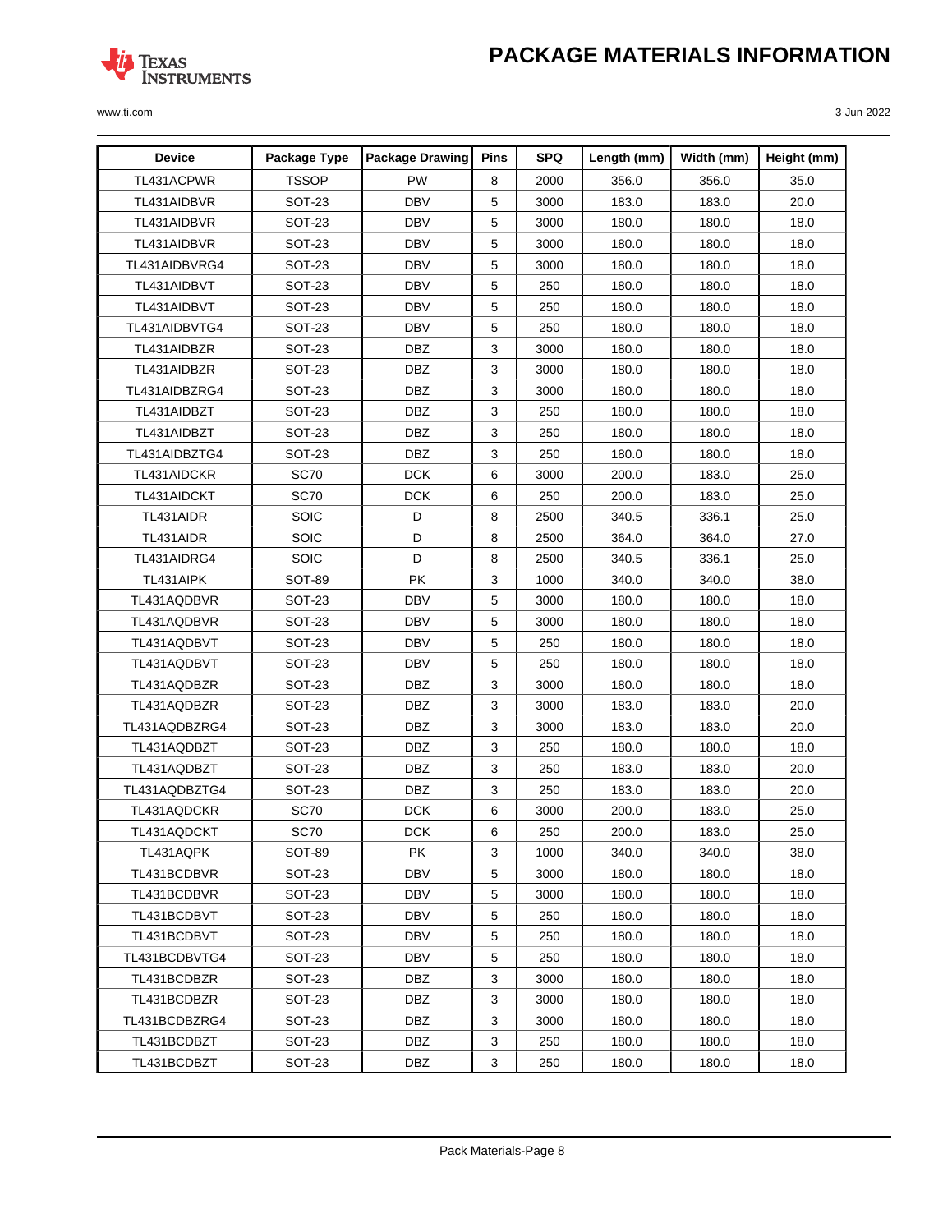

| <b>Device</b> | Package Type  | <b>Package Drawing</b> | <b>Pins</b>  | <b>SPQ</b> | Length (mm) | Width (mm) | Height (mm) |
|---------------|---------------|------------------------|--------------|------------|-------------|------------|-------------|
| TL431BCDBZTG4 | <b>SOT-23</b> | <b>DBZ</b>             | 3            | 250        | 180.0       | 180.0      | 18.0        |
| TL431BCDCKR   | <b>SC70</b>   | <b>DCK</b>             | 6            | 3000       | 200.0       | 183.0      | 25.0        |
| TL431BCDCKT   | <b>SC70</b>   | <b>DCK</b>             | 6            | 250        | 200.0       | 183.0      | 25.0        |
| TL431BCDR     | <b>SOIC</b>   | D                      | 8            | 2500       | 340.5       | 336.1      | 25.0        |
| TL431BCPK     | SOT-89        | <b>PK</b>              | 3            | 1000       | 340.0       | 340.0      | 38.0        |
| TL431BCPSR    | <b>SO</b>     | PS                     | 8            | 2000       | 356.0       | 356.0      | 35.0        |
| TL431BCPWR    | <b>TSSOP</b>  | PW                     | 8            | 2000       | 356.0       | 356.0      | 35.0        |
| TL431BIDBVR   | <b>SOT-23</b> | <b>DBV</b>             | 5            | 3000       | 180.0       | 180.0      | 18.0        |
| TL431BIDBVR   | SOT-23        | <b>DBV</b>             | 5            | 3000       | 180.0       | 180.0      | 18.0        |
| TL431BIDBVT   | SOT-23        | <b>DBV</b>             | 5            | 250        | 180.0       | 180.0      | 18.0        |
| TL431BIDBVT   | <b>SOT-23</b> | <b>DBV</b>             | 5            | 250        | 180.0       | 180.0      | 18.0        |
| TL431BIDBVTG4 | SOT-23        | <b>DBV</b>             | 5            | 250        | 180.0       | 180.0      | 18.0        |
| TL431BIDBZR   | SOT-23        | DBZ                    | 3            | 3000       | 180.0       | 180.0      | 18.0        |
| TL431BIDBZR   | <b>SOT-23</b> | <b>DBZ</b>             | 3            | 3000       | 180.0       | 180.0      | 18.0        |
| TL431BIDBZRG4 | SOT-23        | <b>DBZ</b>             | $\mathbf{3}$ | 3000       | 180.0       | 180.0      | 18.0        |
| TL431BIDBZT   | <b>SOT-23</b> | <b>DBZ</b>             | 3            | 250        | 180.0       | 180.0      | 18.0        |
| TL431BIDBZT   | <b>SOT-23</b> | <b>DBZ</b>             | 3            | 250        | 180.0       | 180.0      | 18.0        |
| TL431BIDBZTG4 | SOT-23        | <b>DBZ</b>             | 3            | 250        | 180.0       | 180.0      | 18.0        |
| TL431BIDCKR   | <b>SC70</b>   | <b>DCK</b>             | 6            | 3000       | 200.0       | 183.0      | 25.0        |
| TL431BIDCKT   | <b>SC70</b>   | <b>DCK</b>             | 6            | 250        | 203.0       | 203.0      | 35.0        |
| TL431BIDR     | <b>SOIC</b>   | D                      | 8            | 2500       | 364.0       | 364.0      | 27.0        |
| TL431BIDR     | <b>SOIC</b>   | D                      | 8            | 2500       | 340.5       | 336.1      | 25.0        |
| TL431BIDRG4   | SOIC          | D                      | 8            | 2500       | 340.5       | 336.1      | 25.0        |
| TL431BIPK     | <b>SOT-89</b> | <b>PK</b>              | 3            | 1000       | 340.0       | 340.0      | 38.0        |
| TL431BQDBVR   | <b>SOT-23</b> | <b>DBV</b>             | 5            | 3000       | 180.0       | 180.0      | 18.0        |
| TL431BQDBVR   | <b>SOT-23</b> | <b>DBV</b>             | 5            | 3000       | 200.0       | 183.0      | 25.0        |
| TL431BQDBVT   | <b>SOT-23</b> | <b>DBV</b>             | 5            | 250        | 180.0       | 180.0      | 18.0        |
| TL431BQDBVT   | <b>SOT-23</b> | <b>DBV</b>             | 5            | 250        | 200.0       | 183.0      | 25.0        |
| TL431BQDBZR   | SOT-23        | <b>DBZ</b>             | 3            | 3000       | 180.0       | 180.0      | 18.0        |
| TL431BQDBZR   | <b>SOT-23</b> | <b>DBZ</b>             | 3            | 3000       | 180.0       | 180.0      | 18.0        |
| TL431BQDBZR   | <b>SOT-23</b> | <b>DBZ</b>             | $\mathbf{3}$ | 3000       | 183.0       | 183.0      | 20.0        |
| TL431BQDBZRG4 | <b>SOT-23</b> | <b>DBZ</b>             | 3            | 3000       | 183.0       | 183.0      | 20.0        |
| TL431BQDBZT   | <b>SOT-23</b> | <b>DBZ</b>             | 3            | 250        | 180.0       | 180.0      | 18.0        |
| TL431BQDBZT   | <b>SOT-23</b> | <b>DBZ</b>             | 3            | 250        | 183.0       | 183.0      | 20.0        |
| TL431BQDBZTG4 | <b>SOT-23</b> | DBZ                    | 3            | 250        | 183.0       | 183.0      | 20.0        |
| TL431BQDCKR   | SC70          | DCK                    | 6            | 3000       | 200.0       | 183.0      | 25.0        |
| TL431BQDCKT   | SC70          | DCK                    | 6            | 250        | 203.0       | 203.0      | 35.0        |
| TL431BQDR     | SOIC          | D                      | 8            | 2500       | 340.5       | 336.1      | 25.0        |
| TL431CDBVR    | <b>SOT-23</b> | <b>DBV</b>             | 5            | 3000       | 180.0       | 180.0      | 18.0        |
| TL431CDBVR    | <b>SOT-23</b> | DBV                    | 5            | 3000       | 183.0       | 183.0      | 20.0        |
| TL431CDBVR    | <b>SOT-23</b> | DBV                    | 5            | 3000       | 180.0       | 180.0      | 18.0        |
| TL431CDBVT    | <b>SOT-23</b> | DBV                    | 5            | 250        | 180.0       | 180.0      | 18.0        |
| TL431CDBVT    | <b>SOT-23</b> | DBV                    | 5            | 250        | 180.0       | 180.0      | 18.0        |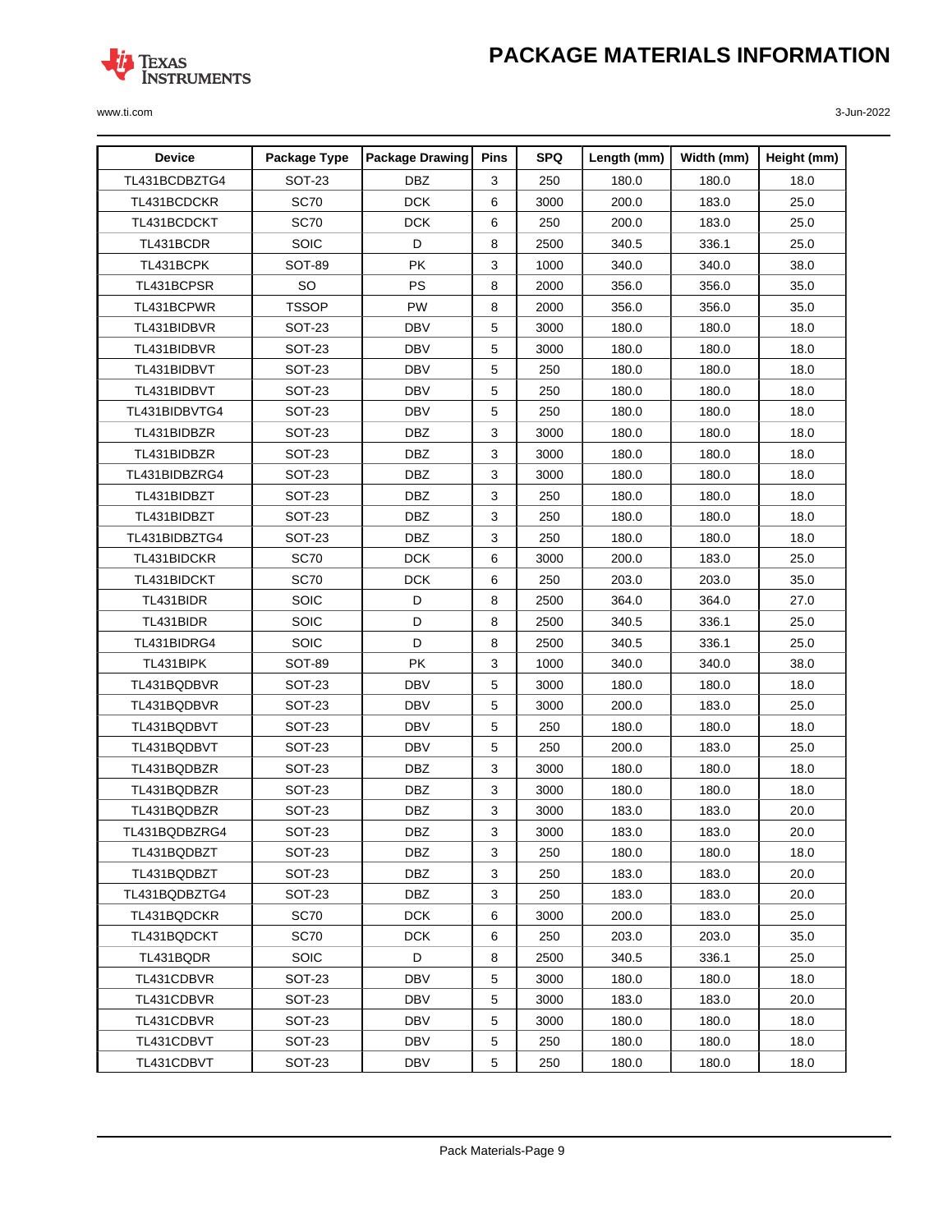

| <b>Device</b>     | Package Type  | <b>Package Drawing</b> | <b>Pins</b> | <b>SPQ</b> | Length (mm) | Width (mm) | Height (mm) |
|-------------------|---------------|------------------------|-------------|------------|-------------|------------|-------------|
| TL431CDBVT        | <b>SOT-23</b> | <b>DBV</b>             | 5           | 250        | 183.0       | 183.0      | 20.0        |
| TL431CDBVTG4      | <b>SOT-23</b> | <b>DBV</b>             | 5           | 250        | 180.0       | 180.0      | 18.0        |
| TL431CDBZR        | <b>SOT-23</b> | <b>DBZ</b>             | 3           | 3000       | 180.0       | 180.0      | 18.0        |
| TL431CDBZR        | SOT-23        | <b>DBZ</b>             | 3           | 3000       | 180.0       | 180.0      | 18.0        |
| TL431CDBZRG4      | <b>SOT-23</b> | <b>DBZ</b>             | 3           | 3000       | 180.0       | 180.0      | 18.0        |
| TL431CDBZT        | <b>SOT-23</b> | <b>DBZ</b>             | 3           | 250        | 180.0       | 180.0      | 18.0        |
| TL431CDBZTG4      | SOT-23        | <b>DBZ</b>             | 3           | 250        | 183.0       | 183.0      | 20.0        |
| TL431CDR          | <b>SOIC</b>   | D                      | 8           | 2500       | 340.5       | 336.1      | 25.0        |
| TL431CDR          | <b>SOIC</b>   | D                      | 8           | 2500       | 364.0       | 364.0      | 27.0        |
| TL431CDRG4        | SOIC          | D                      | 8           | 2500       | 340.5       | 336.1      | 25.0        |
| TL431CPK          | <b>SOT-89</b> | <b>PK</b>              | 3           | 1000       | 340.0       | 340.0      | 38.0        |
| TL431CPKE6        | <b>SOT-89</b> | <b>PK</b>              | 3           | 1000       | 182.0       | 182.0      | 20.0        |
| TL431CPSR         | SO            | PS                     | 8           | 2000       | 356.0       | 356.0      | 35.0        |
| TL431CPWR         | <b>TSSOP</b>  | <b>PW</b>              | 8           | 2000       | 356.0       | 356.0      | 35.0        |
| TL431IDBVR        | <b>SOT-23</b> | <b>DBV</b>             | 5           | 3000       | 180.0       | 180.0      | 18.0        |
| TL431IDBVR        | SOT-23        | <b>DBV</b>             | 5           | 3000       | 183.0       | 183.0      | 20.0        |
| TL431IDBVR        | <b>SOT-23</b> | <b>DBV</b>             | 5           | 3000       | 180.0       | 180.0      | 18.0        |
| TL431IDBVRG4      | <b>SOT-23</b> | <b>DBV</b>             | 5           | 3000       | 180.0       | 180.0      | 18.0        |
| TL431IDBVT        | <b>SOT-23</b> | <b>DBV</b>             | 5           | 250        | 180.0       | 180.0      | 18.0        |
| TL431IDBVT        | SOT-23        | <b>DBV</b>             | 5           | 250        | 180.0       | 180.0      | 18.0        |
| TL431IDBZR        | <b>SOT-23</b> | <b>DBZ</b>             | 3           | 3000       | 183.0       | 183.0      | 20.0        |
| TL431IDBZR        | <b>SOT-23</b> | <b>DBZ</b>             | 3           | 3000       | 180.0       | 180.0      | 18.0        |
| TL431IDBZRG4      | <b>SOT-23</b> | <b>DBZ</b>             | 3           | 3000       | 183.0       | 183.0      | 20.0        |
| TL431IDBZT        | <b>SOT-23</b> | <b>DBZ</b>             | 3           | 250        | 180.0       | 180.0      | 18.0        |
| TL431IDBZT        | <b>SOT-23</b> | <b>DBZ</b>             | 3           | 250        | 183.0       | 183.0      | 20.0        |
| TL431IDBZTG4      | SOT-23        | <b>DBZ</b>             | 3           | 250        | 183.0       | 183.0      | 20.0        |
| <b>TL431IDR</b>   | SOIC          | D                      | 8           | 2500       | 340.5       | 336.1      | 25.0        |
| <b>TL431IDR</b>   | <b>SOIC</b>   | D                      | 8           | 2500       | 364.0       | 364.0      | 27.0        |
| <b>TL431IDRG4</b> | SOIC          | D                      | 8           | 2500       | 340.5       | 336.1      | 25.0        |
| <b>TL431IPK</b>   | SOT-89        | <b>PK</b>              | 3           | 1000       | 340.0       | 340.0      | 38.0        |
| TL431QDBVR        | <b>SOT-23</b> | <b>DBV</b>             | 5           | 3000       | 180.0       | 180.0      | 18.0        |
| TL431QDBVR        | SOT-23        | <b>DBV</b>             | 5           | 3000       | 180.0       | 180.0      | 18.0        |
| TL431QDBVRG4      | <b>SOT-23</b> | <b>DBV</b>             | 5           | 3000       | 180.0       | 180.0      | 18.0        |
| TL431QDBVT        | <b>SOT-23</b> | <b>DBV</b>             | 5           | 250        | 180.0       | 180.0      | 18.0        |
| TL431QDBVT        | <b>SOT-23</b> | DBV                    | 5           | 250        | 180.0       | 180.0      | 18.0        |
| TL431QDBZR        | SOT-23        | DBZ                    | 3           | 3000       | 180.0       | 180.0      | 18.0        |
| TL431QDBZR        | <b>SOT-23</b> | DBZ                    | 3           | 3000       | 183.0       | 183.0      | 20.0        |
| TL431QDBZRG4      | <b>SOT-23</b> | DBZ                    | 3           | 3000       | 183.0       | 183.0      | 20.0        |
| TL431QDBZT        | <b>SOT-23</b> | DBZ                    | 3           | 250        | 180.0       | 180.0      | 18.0        |
| TL431QDBZT        | <b>SOT-23</b> | DBZ                    | 3           | 250        | 183.0       | 183.0      | 20.0        |
| TL431QDBZTG4      | <b>SOT-23</b> | <b>DBZ</b>             | 3           | 250        | 183.0       | 183.0      | 20.0        |
| TL431QDCKR        | SC70          | DCK                    | 6           | 3000       | 203.0       | 203.0      | 35.0        |
| TL431QDCKT        | <b>SC70</b>   | <b>DCK</b>             | 6           | 250        | 203.0       | 203.0      | 35.0        |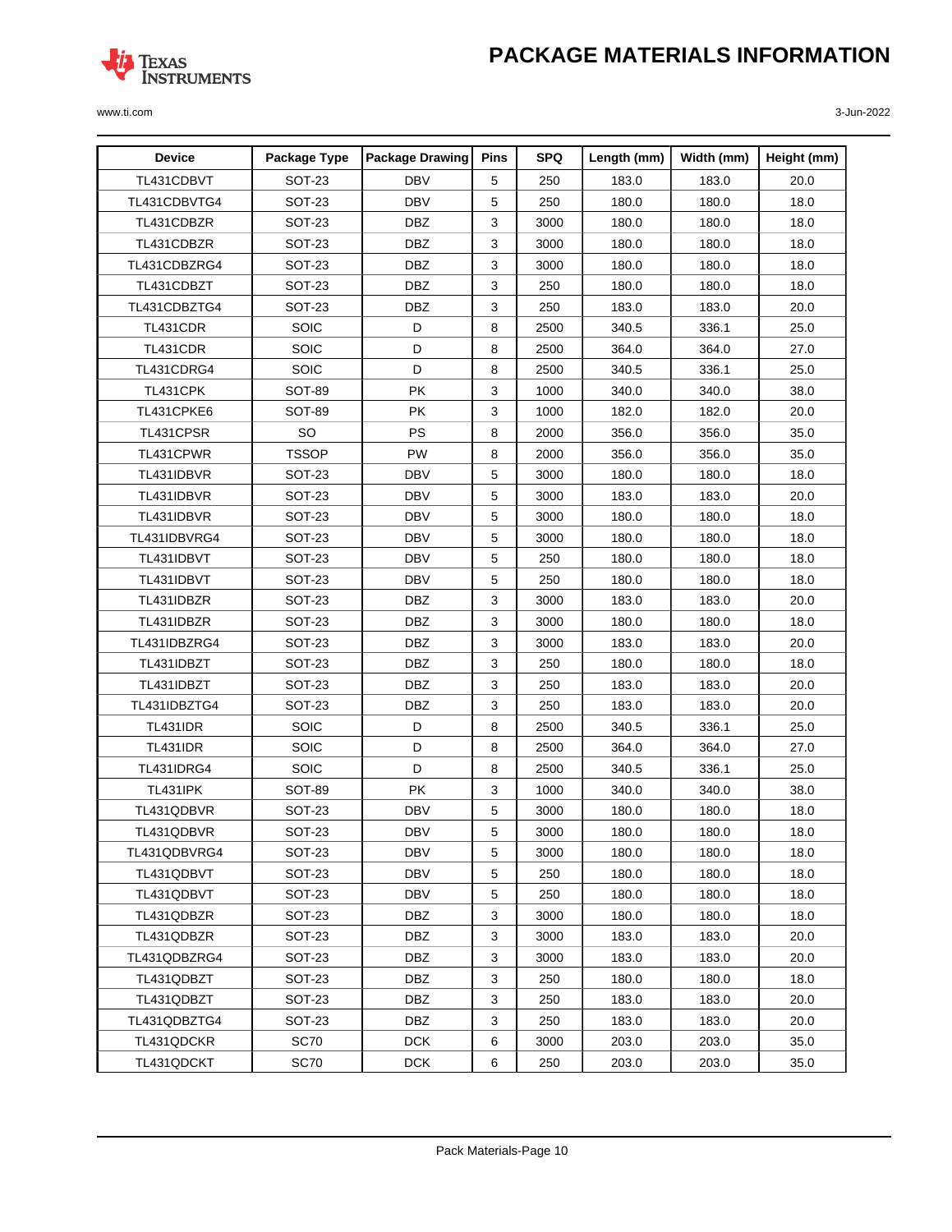

| <b>Device</b> | Package Type  | <b>Package Drawing</b> | Pins | <b>SPQ</b> | Length (mm) | Width (mm) | Height (mm) |
|---------------|---------------|------------------------|------|------------|-------------|------------|-------------|
| TL431QDR      | SOIC          | D                      | 8    | 2500       | 340.5       | 336.1      | 25.0        |
| TL432ACDBVR   | <b>SOT-23</b> | <b>DBV</b>             | 5    | 3000       | 180.0       | 180.0      | 18.0        |
| TL432ACDBVR   | <b>SOT-23</b> | <b>DBV</b>             | 5    | 3000       | 180.0       | 180.0      | 18.0        |
| TL432ACDBZR   | <b>SOT-23</b> | <b>DBZ</b>             | 3    | 3000       | 183.0       | 183.0      | 20.0        |
| TL432ACDBZR   | <b>SOT-23</b> | <b>DBZ</b>             | 3    | 3000       | 180.0       | 180.0      | 18.0        |
| TL432ACDBZRG4 | SOT-23        | DBZ                    | 3    | 3000       | 183.0       | 183.0      | 20.0        |
| TL432ACDBZT   | <b>SOT-23</b> | <b>DBZ</b>             | 3    | 250        | 180.0       | 180.0      | 18.0        |
| TL432ACDBZT   | SOT-23        | <b>DBZ</b>             | 3    | 250        | 183.0       | 183.0      | 20.0        |
| TL432ACDBZTG4 | SOT-23        | <b>DBZ</b>             | 3    | 250        | 183.0       | 183.0      | 20.0        |
| TL432AIDBVR   | <b>SOT-23</b> | <b>DBV</b>             | 5    | 3000       | 180.0       | 180.0      | 18.0        |
| TL432AIDBVR   | <b>SOT-23</b> | <b>DBV</b>             | 5    | 3000       | 180.0       | 180.0      | 18.0        |
| TL432AIDBZR   | <b>SOT-23</b> | <b>DBZ</b>             | 3    | 3000       | 180.0       | 180.0      | 18.0        |
| TL432AIDBZR   | <b>SOT-23</b> | <b>DBZ</b>             | 3    | 3000       | 180.0       | 180.0      | 18.0        |
| TL432AIDBZRG4 | SOT-23        | <b>DBZ</b>             | 3    | 3000       | 180.0       | 180.0      | 18.0        |
| TL432AIDBZT   | <b>SOT-23</b> | <b>DBZ</b>             | 3    | 250        | 180.0       | 180.0      | 18.0        |
| TL432AIDBZT   | <b>SOT-23</b> | <b>DBZ</b>             | 3    | 250        | 180.0       | 180.0      | 18.0        |
| TL432AIDBZTG4 | SOT-23        | <b>DBZ</b>             | 3    | 250        | 180.0       | 180.0      | 18.0        |
| TL432AIPK     | SOT-89        | <b>PK</b>              | 3    | 1000       | 340.0       | 340.0      | 38.0        |
| TL432AQDBVR   | <b>SOT-23</b> | <b>DBV</b>             | 5    | 3000       | 180.0       | 180.0      | 18.0        |
| TL432AQDBVR   | <b>SOT-23</b> | <b>DBV</b>             | 5    | 3000       | 203.0       | 203.0      | 35.0        |
| TL432AQDBVT   | <b>SOT-23</b> | <b>DBV</b>             | 5    | 250        | 203.0       | 203.0      | 35.0        |
| TL432AQDBVT   | <b>SOT-23</b> | <b>DBV</b>             | 5    | 250        | 180.0       | 180.0      | 18.0        |
| TL432AQDBZR   | <b>SOT-23</b> | <b>DBZ</b>             | 3    | 3000       | 180.0       | 180.0      | 18.0        |
| TL432AQDBZR   | <b>SOT-23</b> | <b>DBZ</b>             | 3    | 3000       | 183.0       | 183.0      | 20.0        |
| TL432AQDBZRG4 | <b>SOT-23</b> | <b>DBZ</b>             | 3    | 3000       | 183.0       | 183.0      | 20.0        |
| TL432AQDBZT   | <b>SOT-23</b> | <b>DBZ</b>             | 3    | 250        | 183.0       | 183.0      | 20.0        |
| TL432AQDBZT   | <b>SOT-23</b> | <b>DBZ</b>             | 3    | 250        | 180.0       | 180.0      | 18.0        |
| TL432AQDBZTG4 | SOT-23        | <b>DBZ</b>             | 3    | 250        | 183.0       | 183.0      | 20.0        |
| TL432AQPK     | <b>SOT-89</b> | PK                     | 3    | 1000       | 340.0       | 340.0      | 38.0        |
| TL432BCDBVR   | <b>SOT-23</b> | <b>DBV</b>             | 5    | 3000       | 200.0       | 183.0      | 25.0        |
| TL432BCDBVR   | <b>SOT-23</b> | <b>DBV</b>             | 5    | 3000       | 180.0       | 180.0      | 18.0        |
| TL432BCDBZR   | SOT-23        | <b>DBZ</b>             | 3    | 3000       | 183.0       | 183.0      | 20.0        |
| TL432BCDBZR   | <b>SOT-23</b> | <b>DBZ</b>             | 3    | 3000       | 180.0       | 180.0      | 18.0        |
| TL432BCDBZRG4 | <b>SOT-23</b> | DBZ                    | 3    | 3000       | 183.0       | 183.0      | 20.0        |
| TL432BCDBZT   | <b>SOT-23</b> | DBZ                    | 3    | 250        | 180.0       | 180.0      | 18.0        |
| TL432BCDBZTG4 | SOT-23        | DBZ                    | 3    | 250        | 183.0       | 183.0      | 20.0        |
| TL432BCPK     | SOT-89        | <b>PK</b>              | 3    | 1000       | 340.0       | 340.0      | 38.0        |
| TL432BIDBZR   | SOT-23        | DBZ                    | 3    | 3000       | 180.0       | 180.0      | 18.0        |
| TL432BIDBZR   | <b>SOT-23</b> | DBZ                    | 3    | 3000       | 180.0       | 180.0      | 18.0        |
| TL432BIDBZRG4 | SOT-23        | DBZ                    | 3    | 3000       | 180.0       | 180.0      | 18.0        |
| TL432BIDBZT   | <b>SOT-23</b> | DBZ                    | 3    | 250        | 180.0       | 180.0      | 18.0        |
| TL432BIDBZT   | SOT-23        | DBZ                    | 3    | 250        | 180.0       | 180.0      | 18.0        |
| TL432BIDBZTG4 | <b>SOT-23</b> | DBZ                    | 3    | 250        | 180.0       | 180.0      | 18.0        |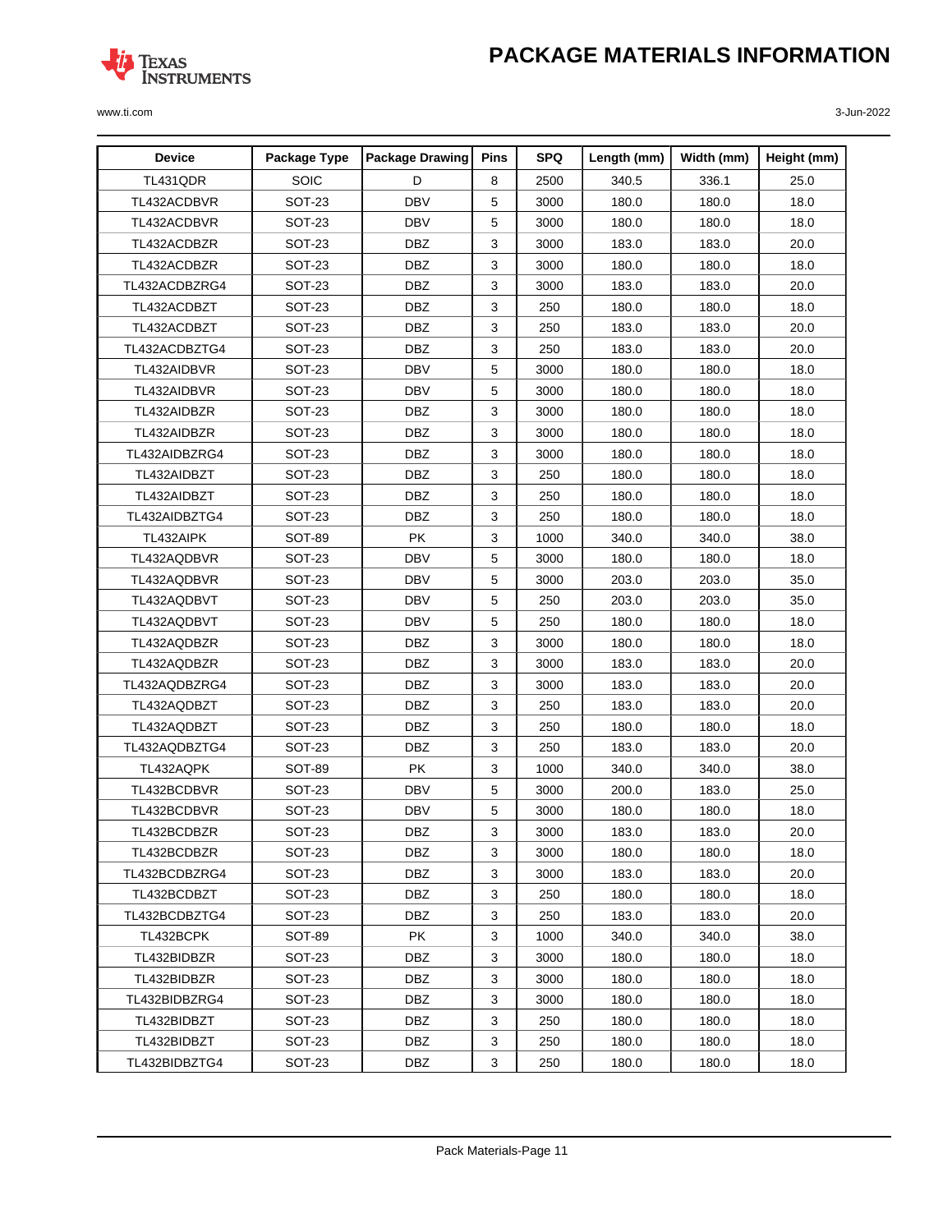

| <b>Device</b>   | Package Type  | <b>Package Drawing</b> | <b>Pins</b> | <b>SPQ</b> | Length (mm) | Width (mm) | Height (mm) |
|-----------------|---------------|------------------------|-------------|------------|-------------|------------|-------------|
| TL432BIPK       | <b>SOT-89</b> | <b>PK</b>              | 3           | 1000       | 340.0       | 340.0      | 38.0        |
| TL432BQDBZR     | <b>SOT-23</b> | <b>DBZ</b>             | 3           | 3000       | 183.0       | 183.0      | 20.0        |
| TL432BQDBZR     | <b>SOT-23</b> | <b>DBZ</b>             | 3           | 3000       | 180.0       | 180.0      | 18.0        |
| TL432BQDBZR     | <b>SOT-23</b> | <b>DBZ</b>             | 3           | 3000       | 200.0       | 183.0      | 25.0        |
| TL432BQPK       | <b>SOT-89</b> | <b>PK</b>              | 3           | 1000       | 340.0       | 340.0      | 38.0        |
| TL432CDBVR      | <b>SOT-23</b> | <b>DBV</b>             | 5           | 3000       | 180.0       | 180.0      | 18.0        |
| TL432CDBVR      | <b>SOT-23</b> | <b>DBV</b>             | 5           | 3000       | 180.0       | 180.0      | 18.0        |
| TL432CDBZR      | <b>SOT-23</b> | <b>DBZ</b>             | 3           | 3000       | 183.0       | 183.0      | 20.0        |
| TL432CDBZR      | <b>SOT-23</b> | <b>DBZ</b>             | 3           | 3000       | 180.0       | 180.0      | 18.0        |
| TL432CDBZRG4    | <b>SOT-23</b> | <b>DBZ</b>             | 3           | 3000       | 183.0       | 183.0      | 20.0        |
| TL432CPK        | SOT-89        | <b>PK</b>              | 3           | 1000       | 340.0       | 340.0      | 38.0        |
| TL432IDBVR      | <b>SOT-23</b> | <b>DBV</b>             | 5           | 3000       | 180.0       | 180.0      | 18.0        |
| TL432IDBVR      | <b>SOT-23</b> | <b>DBV</b>             | 5           | 3000       | 180.0       | 180.0      | 18.0        |
| TL432IDBZR      | <b>SOT-23</b> | <b>DBZ</b>             | 3           | 3000       | 180.0       | 180.0      | 18.0        |
| TL432IDBZR      | <b>SOT-23</b> | <b>DBZ</b>             | 3           | 3000       | 183.0       | 183.0      | 20.0        |
| TL432IDBZRG4    | <b>SOT-23</b> | <b>DBZ</b>             | 3           | 3000       | 183.0       | 183.0      | 20.0        |
| TL432IDBZT      | <b>SOT-23</b> | <b>DBZ</b>             | 3           | 250        | 183.0       | 183.0      | 20.0        |
| TL432IDBZT      | <b>SOT-23</b> | <b>DBZ</b>             | 3           | 250        | 180.0       | 180.0      | 18.0        |
| TL432IDBZTG4    | <b>SOT-23</b> | <b>DBZ</b>             | 3           | 250        | 183.0       | 183.0      | 20.0        |
| <b>TL432IPK</b> | <b>SOT-89</b> | <b>PK</b>              | 3           | 1000       | 340.0       | 340.0      | 38.0        |
| TL432QDBZR      | <b>SOT-23</b> | <b>DBZ</b>             | 3           | 3000       | 183.0       | 183.0      | 20.0        |
| TL432QDBZR      | <b>SOT-23</b> | <b>DBZ</b>             | 3           | 3000       | 180.0       | 180.0      | 18.0        |
| TL432QDBZRG4    | <b>SOT-23</b> | <b>DBZ</b>             | 3           | 3000       | 183.0       | 183.0      | 20.0        |
| TL432QPK        | SOT-89        | <b>PK</b>              | 3           | 1000       | 340.0       | 340.0      | 38.0        |